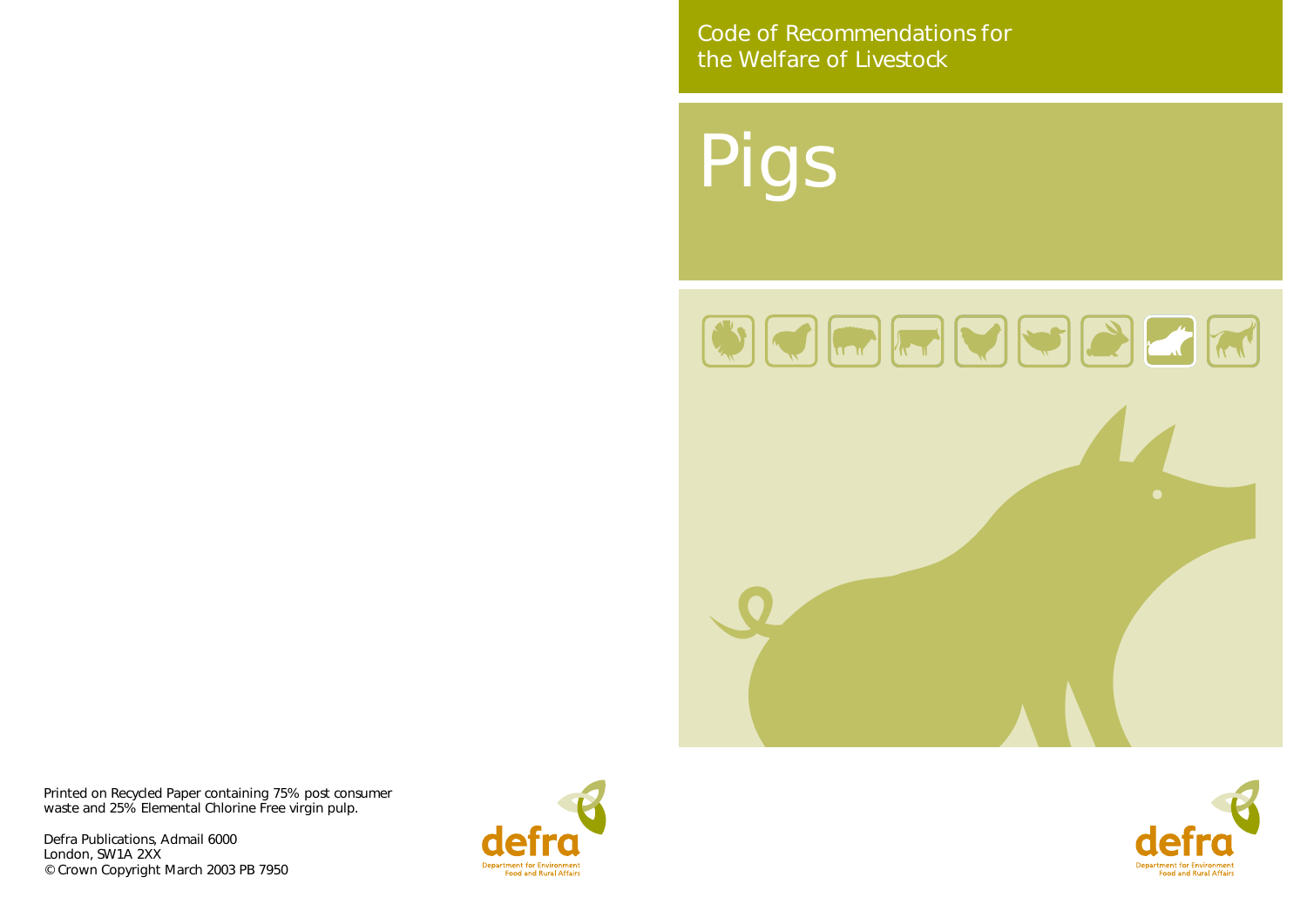# Code of Recommendations for the Welfare of Livestock: Pigs

#### **Note**

After consultation, this Code, (which consists of paragraphs 1 to 127), has been put before both Houses of Parliament for authority to issue it under Section 3 of the Agriculture (Miscellaneous Provisions) Act 1968.

This Section allows "the Ministers" to produce codes of recommendations for the welfare of livestock and to issue such codes once they have been approved in draft by both Houses of Parliament. However, the original definition of "the Ministers" (see Section 50 of the 1968 Act) has been changed to reflect devolution for Scotland and Wales and the creation of the Department for Environment, Food and Rural Affairs. In England, the powers of "the Ministers" were first transferred to the Minister of Agriculture, Fisheries and Food by the Transfer of Functions (Agriculture and Food) Order 1999 (S.I. 1999/3141) and then transferred to the Secretary of State by the Ministry of Agriculture, Fisheries and Food (Dissolution) Order 2002 (S.I. 2002/794).

In Scotland, the powers of "the Ministers" had previously been transferred to the Scottish Ministers by Section 53 of the Scotland Act 1998 (1998 c.46) and, in Wales, the powers of "the Ministers" had previously been transferred to the National Assembly for Wales by article 2 (a) of the National Assembly for Wales (Transfer of Functions) Order 1999 (S.I. 1999/672).

Any reference in this Code to advisory publications is for information only and does not form part of this Code.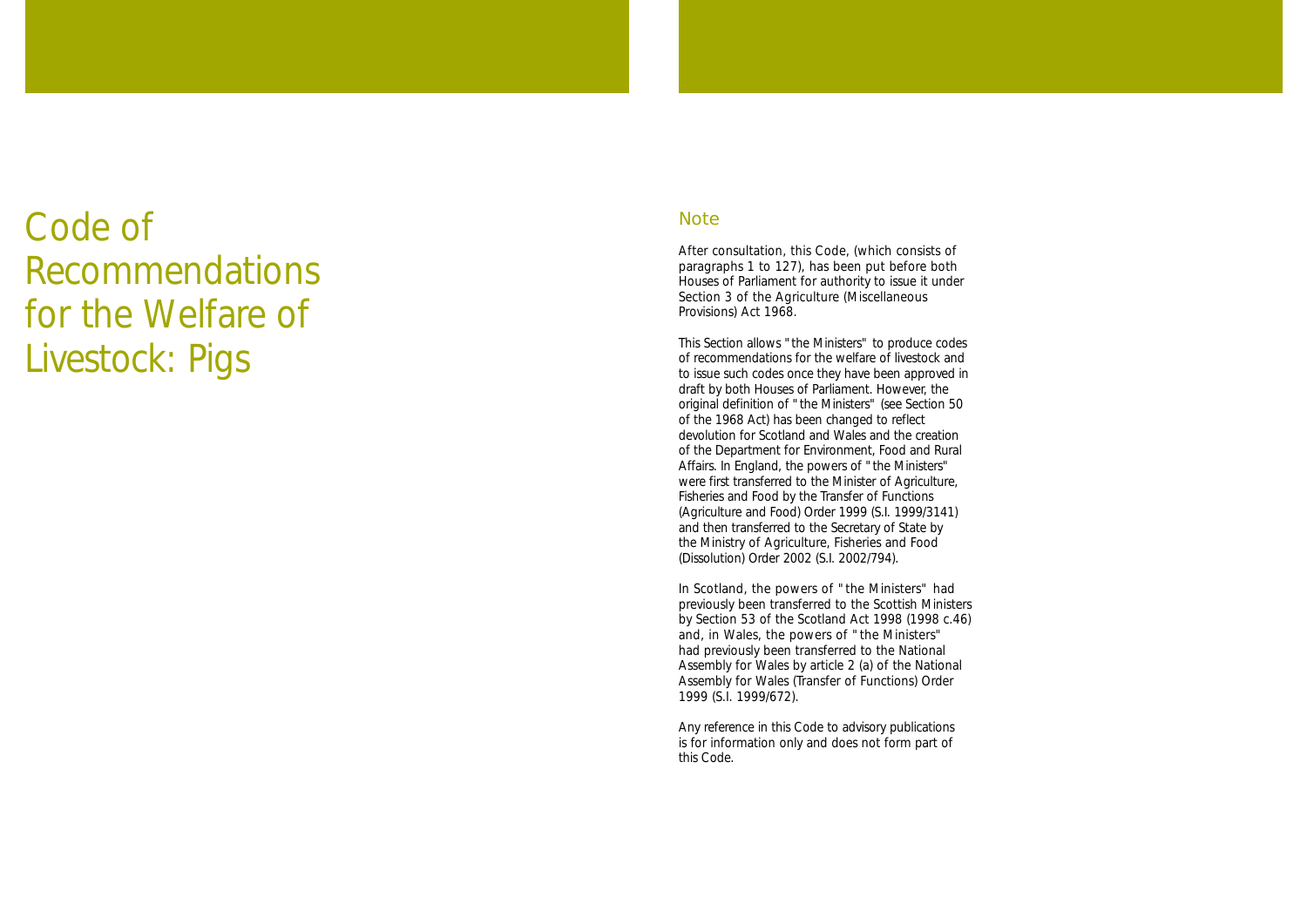# **Contents**

|                                          | Page           | Paragraphs |                                                                                      | Page     | Paragraphs  |
|------------------------------------------|----------------|------------|--------------------------------------------------------------------------------------|----------|-------------|
| <b>Preface</b>                           | $\overline{2}$ |            | <b>Management</b>                                                                    | 22       | 78 - 92     |
|                                          |                |            | General                                                                              | 22       | 78 - 79     |
| <b>Introduction</b>                      | 5              | $1 - 6$    | Environmental enrichment                                                             | 22       | $80 - 81$   |
|                                          |                |            | Castration                                                                           | 22       | 82          |
| Section 1 - Recommendations for all pigs |                |            | Tail docking                                                                         | 23       | 83 - 86     |
|                                          |                |            | Teeth clipping/grinding                                                              | 23       | 87 - 88     |
| Stockmanship                             | 6              | $7 - 20$   | Natural service                                                                      | 24       | 89          |
| General                                  | 6              | $7 - 10$   | Artificial insemination, vasectomy and electro-ejaculation                           | 24       | $90 - 92$   |
| Inspection                               | 6              | $11 - 13$  |                                                                                      |          |             |
| Handling                                 |                | $14 - 16$  | Section 2 - Specific recommendations                                                 |          |             |
| Transport off-farm                       | 8              | 17         |                                                                                      |          |             |
| Marking                                  | 9              | $18 - 20$  | <b>Farrowing sows and piglets</b>                                                    | 26       | 93 - 99     |
| <b>Health</b>                            | 10             | $21 - 46$  | <b>Weaners and rearing pigs</b>                                                      | 28       | $100 - 101$ |
| General                                  | 10             | $21 - 22$  |                                                                                      |          |             |
| Biosecurity                              | 10             | $23 - 28$  | Dry sows and gilts                                                                   | 29       | $102 - 105$ |
| Condition scoring                        | 11             | 29         |                                                                                      |          |             |
| Lameness                                 | 11             | $30 - 32$  | <b>Boars</b>                                                                         | 30       | $106 - 108$ |
| External parasites                       | 11             | 33         |                                                                                      |          |             |
| Internal parasites                       | 11             | 34         | Pigs kept in outdoor husbandry systems                                               | 31       | $109 - 127$ |
| Equipment for vaccination and treatment  | 12             | 35         | General                                                                              | 31       | $109 - 112$ |
| Notifiable diseases                      | 12             | $36 - 37$  | Biosecurity                                                                          | 31       | $113 - 114$ |
| Sick and injured animals                 | 12             | $38 - 44$  | Accommodation                                                                        | 31       | $115 - 118$ |
| Record keeping                           | 14             | $45 - 46$  | Feed and water                                                                       | 32       | $119 - 121$ |
|                                          |                |            | Fences                                                                               | 32       | $122 - 124$ |
| <b>Accommodation</b>                     | 15             | $47 - 66$  | Farrowing sows and piglets                                                           | 32       | 125 - 126   |
| General                                  | 15             | 47 - 49    | Nose ringing                                                                         | 32       | 127         |
| Floors                                   | 15             | $50 - 51$  |                                                                                      |          |             |
| Ventilation and temperature              | 16             | $52 - 58$  | Appendix                                                                             |          |             |
| Lighting and noise levels                | 17             | $59 - 60$  |                                                                                      |          |             |
| Automated and mechanical equipment       | 18             | $61 - 63$  | <b>Useful publications</b>                                                           |          |             |
| Fire and other emergency precautions     | 18             | $64 - 66$  | A Useful publications related to pig welfare<br>B Legislation related to pig welfare | 34<br>35 |             |
| <b>Feed, Water and other Substances</b>  | 19             | $67 - 77$  |                                                                                      |          |             |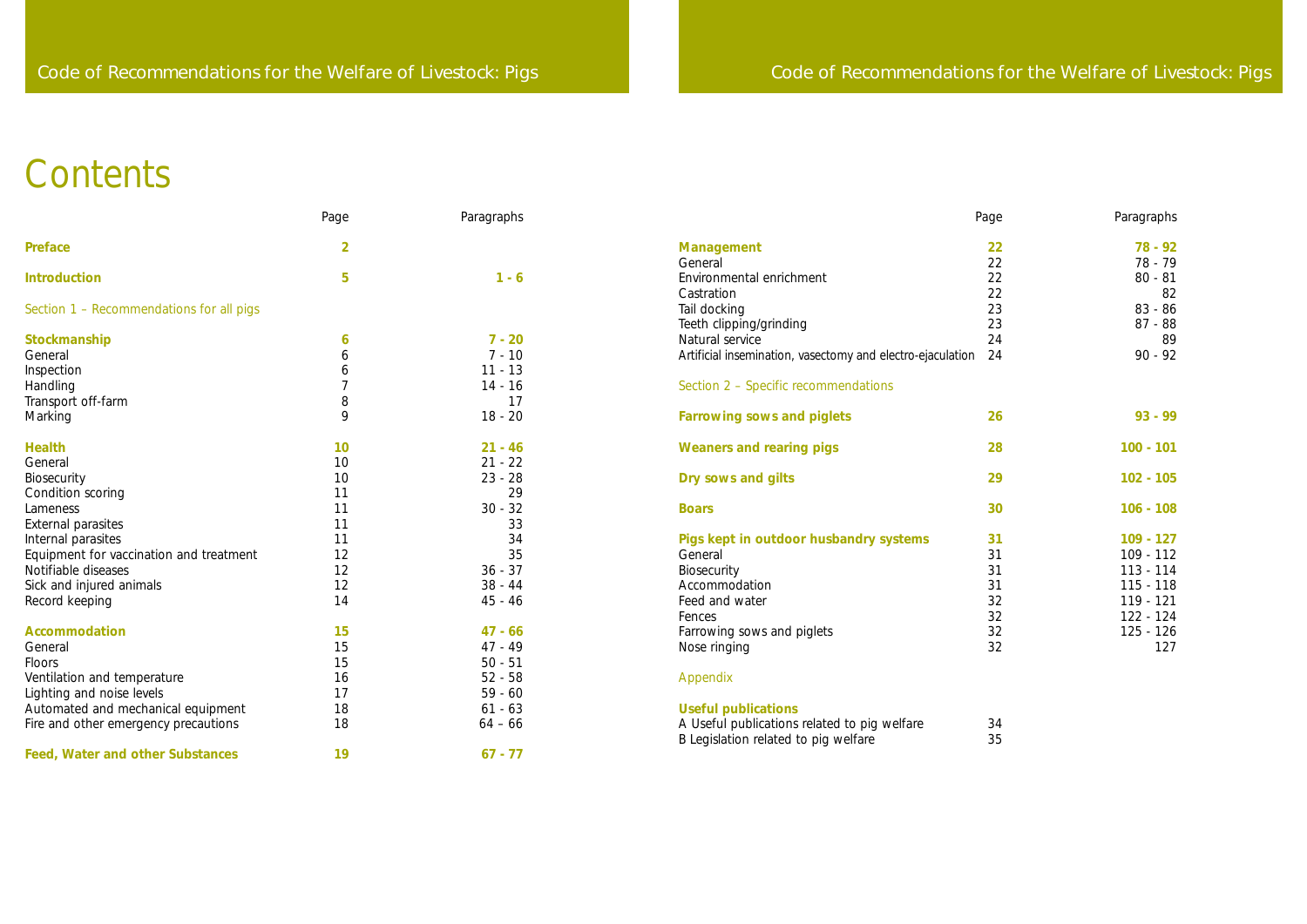## Preface

This preface is not part of the Code, but is intended to explain its purpose and to indicate the broad considerations upon which it is based. Similarly, the legislation quoted in the boxes throughout the document is not part of the Code but is intended to highlight the relevant legal requirements. The law, as quoted in these boxes, is that in force on the date of publication or reprinting of the Code (please turn to the back cover for this information). You should be aware that any of the legal requirements quoted might be subject to change - you should seek confirmation before assuming that these are an accurate statement of the law currently in force. (See the Appendix for a list of relevant legislation).

In Regulation 11, it states that:

• Where an authorised person considers that animals are being kept in a way which is likely to cause unnecessary pain, suffering or injury, or in any other way in contravention of any provision of these Regulations, he may serve a notice on the person appearing to him to be in charge of the animals requiring that person within the period stated in the notice, to take any action that the authorised person considers to be reasonably necessary to ensure compliance with these Regulations and the authorised person shall give his reasons for requiring that action to be taken.

In Regulation 13 (2), it states that:

• In any proceedings against an owner or keeper of animals for a failure to comply with Regulation 3 (1) or 3 (2), the owner or keeper as the case may be, may rely on his compliance with any relevant recommendations contained in a statutory welfare code as tending to establish his compliance with the relevant Regulation.

The welfare of pigs is considered within a framework that was developed by the Farm Animal Welfare Council and known as the "Five Freedoms". These form a logical basis for assessing animal welfare within any husbandry system, together with the actions necessary to safeguard animal welfare within the limitations of an efficient livestock industry.

The Code aims to encourage all those who care for farm animals to adopt the highest standards of husbandry. Without good stockmanship, animal welfare can never be adequately protected. If stockkeepers follow this code it will help them to meet the necessary welfare standards. No matter how acceptable a system may be in principle, without competent, diligent stockmanship, the welfare of the animals cannot be adequately catered for. avoid mental suffering. In acknowledging these freedoms, those people who care for livestock should demonstrate: -• caring and responsible planning and management;

The Five Freedoms are:

1. **Freedom from hunger and thirst**  - by ready access to fresh water and a diet to maintain full health and vigour;

#### 2. **Freedom from discomfort**

- by providing an appropriate environment including shelter and a comfortable resting area;

3. **Freedom from pain injury or disease** - by prevention or by rapid diagnosis and treatment;

#### 4. **Freedom to express most normal behaviour**

- by providing sufficient space, proper facilities and company of the animals' own kind;

#### 5. **Freedom from fear and distress**

- by ensuring conditions and treatment to

- 
- skilled, knowledgeable and conscientious stockmanship;
- appropriate environmental design (for example, of the husbandry system);
- considerate handling and transport;
- humane slaughter.

#### The Welfare of Farmed Animals (England) Regulations 2000 (S.I. 2000 No. 1870), Regulation 10, provides that:

- Any person who employs or engages a person to attend to animals shall ensure that the person attending to the animals:

- is acquainted with the provisions of all relevant statutory welfare codes relating to the animals being attended to;
- has access to a copy of those codes while he is attending to the animals; and
- has received instruction and guidance on those codes.

- Any person who keeps animals, or who causes or knowingly permits animals to be kept, shall not attend to them unless he has access to all relevant statutory welfare codes relating to the animals while he is attending to them, and is acquainted with the provisions of those codes.

In Regulation 2 it states that "statutory welfare code" means a code for the time being issued under Section 3 of the Agriculture (Miscellaneous Provisions) Act 1968.

To cause unnecessary pain or unnecessary distress to any livestock on agricultural land is an offence under Section 1 (1) of the Agriculture (Miscellaneous Provisions) Act 1968. The breach of a code provision, whilst not an offence in itself, can nevertheless be used in evidence as tending to establish the guilt of anyone accused of causing the offence of causing unnecessary pain or unnecessary distress under the Act (Section 3 (4)).

The Welfare of Farmed Animals (England) Regulations 2000 (S.I. 2000 No. 1870), Regulation 3 (1), states that owners and keepers of animals shall take all reasonable steps:

- to ensure the welfare of the animals under their care; and
- to ensure that the animals are not caused any unnecessary pain, suffering or injury.

In Regulation 3 (3), it states that:

• In deciding whether the conditions under which animals are being bred or kept comply with the requirements set out in Schedule 1 of the Regulations, the owner and keeper of the animals shall have regard to their species, and to their degree of development, adaptation and domestication, and to their physiological and ethological needs in accordance with established experience and scientific knowledge.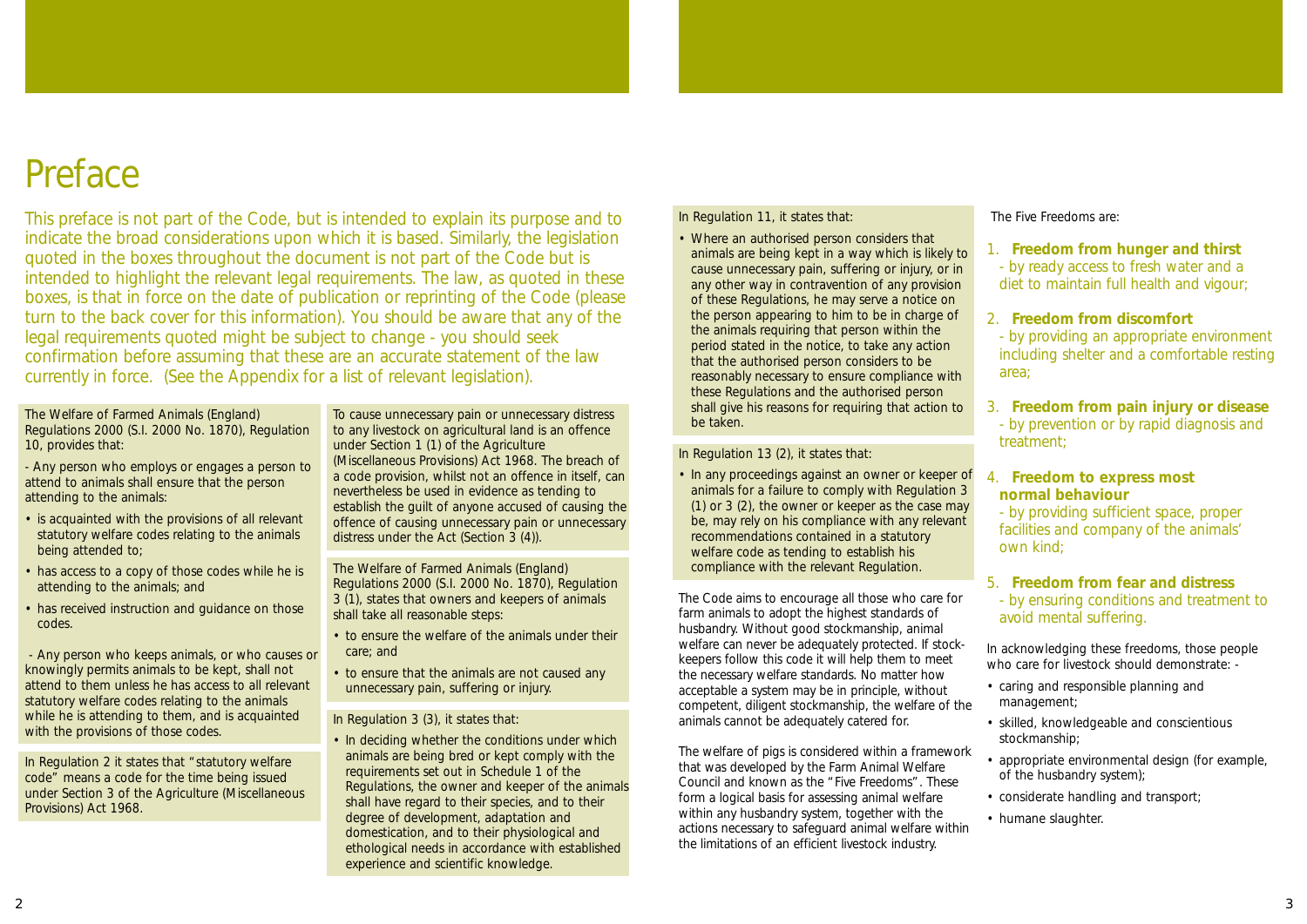1 This Code (which only applies in England) covers all pigs. The word "pigs" refers to all porcine stock, and includes wild boar kept for farming purposes. A piglet refers to a pig from birth to weaning.

2 The Code's recommendations apply to pigs under all husbandry systems. Section 1 of the Code gives the recommendations that apply to all ages and types of pig. Section 2 covers the recommendations that apply to specific categories of pigs (such as boars or pigs kept outdoors). If these recommendations are followed, they will help to protect the stock's welfare. The Code's recommendations are not a complete list and they are not meant to replace expert advice such as from a veterinary surgeon.

3 The husbandry system that is used and the number of pigs kept at any one time, should depend on:

- the suitability of the farm environment;
- how many animals the farm can accommodate at one time;
- the competence of the stock-keeper; and
- how long the stock-keepers have to carry out their duties.

4 Organic pig farming is conducted according to additional, legally enforced standards. However, nothing in those standards affects the legal responsibilities of organic farmers regarding positive animal welfare. Any matters which appear to conflict with organic standards, should be discussed with your organic certifying body. In addition, you should seek expert advice, such as from a veterinary surgeon.

5 No changes should be made to husbandry, equipment or production until the possible effects on animal welfare have been considered. In particular, the possible effect on animal welfare should be considered before installing more

complex or elaborate equipment than has previously been used. In general, the greater the restriction imposed on the animal and the greater the complexity of the overall system, the less the animal is able to use its behaviour to modify the effect of unfavourable conditions. Systems involving a high degree of control over the environment should only be installed where conscientious staff skilled in both animal husbandry and the use of the equipment will always be available.

6 The relevant animal welfare legislation applies to owners as well as to anyone looking after pigs on their behalf, wherever the pigs are – either on the farm or during transport. A written contract can be useful in making sure that everyone involved is clear about his or her animal welfare responsibilities. However, the obligations imposed by law will still apply, whether or not a contract exists. Certain aspects of livestock husbandry can present hazards to the health and safety of the stock-keeper. Advice on such matters is available from the local Agricultural Safety Inspector of the Health and Safety Executive.

The Protection of Animals Acts 1911 – 2000 contain the general law relating to cruelty to animals. Broadly it is an offence (under Section 1 of the 1911 Act) to be cruel to any domestic or captive animal by anything that is done or omitted to be done.

Section 12 (2) of the 1911 Act empowers a police constable to place, in safe custody, animals in the charge of persons apprehended for an offence under the Act until the end of proceedings or the court orders the return of the animals. The reasonable costs involved, including any necessary veterinary treatment, are recoverable by the police from the owner upon conviction.

Under Section 1 of the Protection of Animals (Amendment) Act 1954, as amended by the 1988 Act, the court has the power to disqualify a person convicted under those Acts from having custody of any animal. The ban can specify a particular kind of animal or all animals for such period as the court thinks fit.

The Protection of Animals (Amendment) Act 2000 supplements the 1911 Act by allowing a court to make an order relating to the care, disposal or slaughter of animals kept for commercial purposes that are the subject of a prosecution brought under the 1911 Act by a "prosecutor". A "prosecutor" is defined in the 2000 Act to include certain bodies that conduct prosecutions (Crown Prosecution Service, Government departments and local authorities) and any person or bodies approved by the Department for Environment, Food and Rural Affairs (Defra). The 2000 Act then allows reasonable costs to be recovered from the owner by the "prosecutor".

This Code applies in England only and has been issued by the Secretary of State for Environment, Food and Rural Affairs (following its approval in draft by both Houses of Parliament). It replaces (also only in England) the existing Code, which was issued in 1983.

Similar Codes are being produced in Scotland, Wales and Northern Ireland. Until these new Codes are issued, the existing Code will continue to apply in Scotland and Wales. Separate arrangements exist in Northern Ireland.

THIS WELFARE CODE WAS ISSUED ON 11 MARCH 2003.

# **Introduction**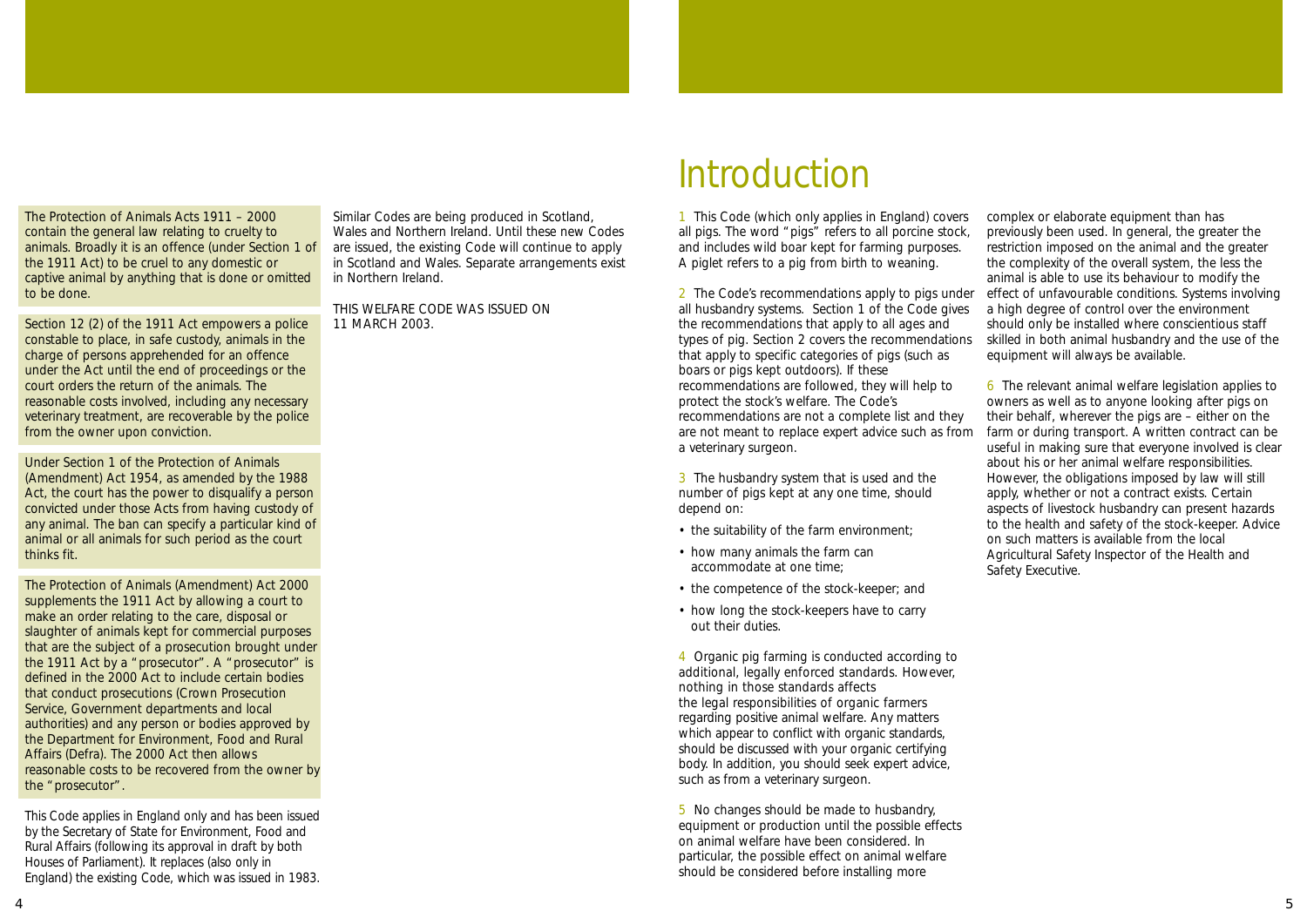11 The health and welfare of animals depends on them being regularly inspected. Adequate lighting must be available to enable thorough inspection of the stock. All stock-keepers should be familiar with the normal behaviour of pigs. Badly managed and unhealthy pigs will not thrive, and it is essential that the stock-keeper should watch for signs of distress, disease or aggression towards an animal by other pigs in the group. To do this, it is important that stock-keepers have enough time to:

12 The stock-keeper should always be looking out for signs of ill health in pigs, which include:

(a) inspect the stock;

- (b) check equipment; and
- (c) take action to deal with any problem.

13 You should be able to anticipate problems or recognise them in their earliest stages and, in many cases, you should be able to identify the cause and put matters right immediately. Always consider the

(a) separation from the group;

(b) listlessness;

(c) swollen navel, udder or joints;

(d) rapid or irregular breathing;

(e) persistent coughing or panting;

(f) shivering;

(g) discolouration or blistering of the skin;

(h) loss of body condition;

(i) sneezing;

(j) lameness (inspection of the feet and legs is particularly important);

(k) lack of co-ordination;

(l) constipation;

(m) diarrhoea;

(n) poor appetite; and

(o) vomiting.

14 Pigs should be moved at their own pace. You should encourage them gently – especially around corners and where it is slippery underfoot. You should avoid too much noise, excitement or force. You must not put pressure on or strike at any particularly sensitive part of the body. Anything you use, such as pig boards and flat slap sticks, to guide the animals should only be used for that purpose and slap sticks must not have a sharp or pointed end. The use of electric goads on adult pigs should be avoided as far as possible. If goads are used you should always ensure that there is sufficient space for the pigs to move forward.

15 You should make sure that all floors and walkways are well maintained and provide a non-slip surface. The floor should not slope too steeply, as steeper slopes can cause leg problems.

possibility that the pigs may be affected by a notifiable disease (see paragraphs 36 - 37). If the cause is not obvious, or if your immediate action is not effective, a veterinary surgeon or other expert should be called in immediately – failure to do so may cause unnecessary suffering.

The Welfare of Farmed Animals (England) Regulations 2000 (S.I. 2000 No. 1870) define a "keeper" as any person responsible for or in charge of animals whether on a permanent or temporary basis."

### Handling

The Welfare of Farmed Animals (England) Regulations 2000 (S.I. 2000 No. 1870), Schedule 1, paragraph 30, states that:

No person shall apply an electric current to any animals for the purposes of immobilisation.

7 The stock-keeper has the most significant influence on the welfare of pigs. In general, the larger the size of the unit the greater the degree of skill and care needed to safeguard welfare. The size of a unit should not be increased, nor should a large unit be set up, unless it is certain that the level of stockmanship will be sufficiently high to safeguard the welfare of each individual pig.

8 The stock-keeper should draw up a written health and welfare plan with the herd's veterinary surgeon and, where necessary, other technical advisers. You should review and update your health and welfare plan at least once a year. This plan should set out health and husbandry activities that cover the cycle of production and include strategies to prevent, treat or limit existing disease problems. The plan should include enough records for you to assess the basic output of the herd and monitor the welfare of the pigs.

10 Stock-keepers should be knowledgeable and competent in a wide range of animal health and welfare skills, which should include:

> The Welfare of Farmed Animals (England) (Amendment) Regulations 2003 (S.I. 2003 No. 299), Schedule 6, Part II, paragraphs 4 and 5 state that:

- handling skills (see paragraphs  $14 17$ );
- preventing and treating lameness (see paragraphs  $30 - 32$ );
- preventing and treating internal and external parasites (see paragraphs 33 – 34);
- giving medicines by injection (see paragraph 35);
- providing appropriate care to sick and injured pigs (see paragraphs 38 - 44)
- care of the sow and her litter (see paragraphs 93 99); and
- management of pigs to minimise aggression (see paragraph 101).

4. No person shall tether or cause to be tethered any pig except while it is undergoing any examination, test, treatment or operation carried out for any veterinary purpose.

The Welfare of Farmed Animals (England) Regulations 2000 (S.I. 2000 No. 1870), Schedule 1, paragraph 1, states that:

Animals shall be cared for by a sufficient number of staff who possess the appropriate ability, knowledge and professional competence.

#### General

9 Those responsible for managing the farm should make sure that the pigs are cared for by enough well motivated and competent staff. These staff need to be aware of the welfare needs of pigs and be capable of protecting them from all expected problems before they are given any responsibility. This means that the staff need specific knowledge

and skills, which they should develop on-farm by working with a skilled stock-keeper who is experienced in the relevant system. Wherever possible, staff should also attend relevant courses run by a suitable training organisation. Ideally, the training should lead to formal recognition of competence. Any contract or casual labour used on the farm should be trained and competent in the relevant activity.

If the stock-keeper is expected to perform specific tasks on-farm (for example, artificial insemination or teeth clipping/grinding), then they should be trained and competent.

#### Inspection

The Welfare of Farmed Animals (England) (Amendment) Regulations 2003 (S.I. 2003 No. 299) Schedule 6, Part II, paragraph 2, requires that:

All pigs shall be inspected by the owner or keeper of the pigs at least once a day to check that they are in a state of well being.

# Stockmanship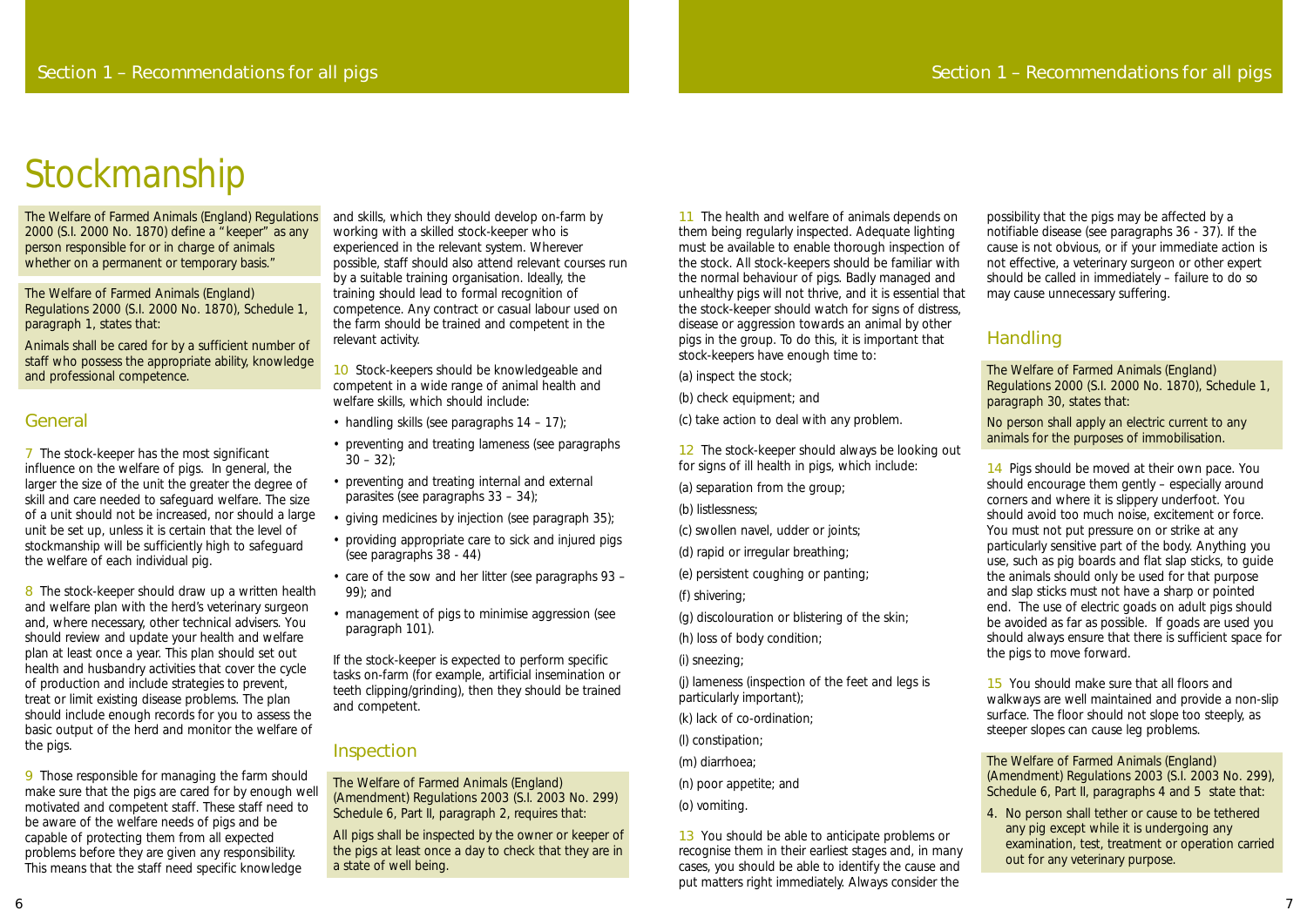18 Permanent marking of pigs by, for example, ear or body tattooing or ear tagging, should be carried out only by a trained and competent operator using properly maintained instruments and under hygienic conditions. Ear tags should be suitable for use in pigs. Slap marking is an acceptable method where identification is required immediately prior to transporting the pigs to slaughter. Where, for herd management purposes, ear marking is by notching or punching, you should use appropriate equipment.

20 If you are using aerosols or paints for temporary marking, make sure only non-toxic substances are used.

19 When ear tagging, notching or tattooing, you must properly restrain the animals. Take care to position and insert tags correctly by following the manufacturer's instructions, avoiding main blood vessels and ridges of cartilage.

16 All stock-keepers must have access to easy to use and efficient handling systems. This is to allow you to routinely manage and treat the animals, and make sure that they are quietly and firmly handled.

### Section 1 – Recommendations for all pigs

5. (1) Where the use of tethers is permitted in accordance with paragraph 4, they shall not cause injury to the pigs and shall be inspected regularly and adjusted as necessary to ensure a comfortable fit.

(2) Each tether shall be of sufficient length to allow the pigs to move as stipulated in paragraph 6 (2) *[see the box above paragraph 47]* and the design shall be such as to avoid, as far as possible, any risk of strangulation, pain or injury.

### Transport off- farm

The Welfare of Animals (Transport) Order 1997 (S.I. 1997 No. 1480) Schedule 2, Part II, paragraph 15, states that:

- 1. Animals shall not be suspended by mechanical means, nor lifted or dragged by the head, horns, legs or tail.
- 2. No person shall use excessive force to control animals.
- 3. No person shall use:

(a) any instrument which is capable of inflicting an electric shock to control any animal;

(b) any stick (other than a flat slap stick or a slap marker) non-electric goad or other instrument or thing to hit or prod any pigs.

4. The prohibition in paragraph (a) above shall not apply to the use of any instrument on the hindquarters of adult pigs which are refusing to move forward when there is space for them to do so, but the use of any such instrument shall be avoided as far as possible.

5. Nothing in this provision shall prevent the suspension by mechanical means of a receptacle in which an animal is being carried.

The Welfare of Animals (Transport) Order 1997 (S.I. 1997 No. 1480) Schedule 2, paragraph 10 states that:

- Animals shall be loaded and unloaded in accordance with this paragraph.
- Save as provided in sub-paragraphs (6) and (7) below they shall be loaded and unloaded using suitable ramps, bridges, gangways or mechanical lifting gear, operated so as to prevent injury or unnecessary suffering to any animal.
- The flooring of any loading equipment shall be constructed so as to prevent slipping.
- Subject to sub-paragraph (6) below, ramps, bridges, gangways and loading platforms shall be provided on each side with protection which is –

a. of sufficient strength, length and height to prevent any animal using the loading equipment from falling or escaping; and

b. positioned so that it will not result in injury or unnecessary suffering to any animal.

(6) An animal may be loaded or unloaded by means of manual lifting or carrying if the animal is of a size that it can be easily lifted by not more than two persons and the operation is carried out without causing injury or unnecessary suffering to the animal.

(7) An animal may be loaded or unloaded without equipment or by manual lifting or carrying provided that, having regard to the age, height and species of the animal, it is unlikely to be caused injury or unnecessary suffering by being loaded or unloaded in this manner.

17 You should have the facilities on-farm to load and unload pigs onto and from a vehicle, with as little stress as possible. Stock-keepers should know how to handle animals during loading and unloading, including when and how to use pig boards to guide the animal.

### **Marking**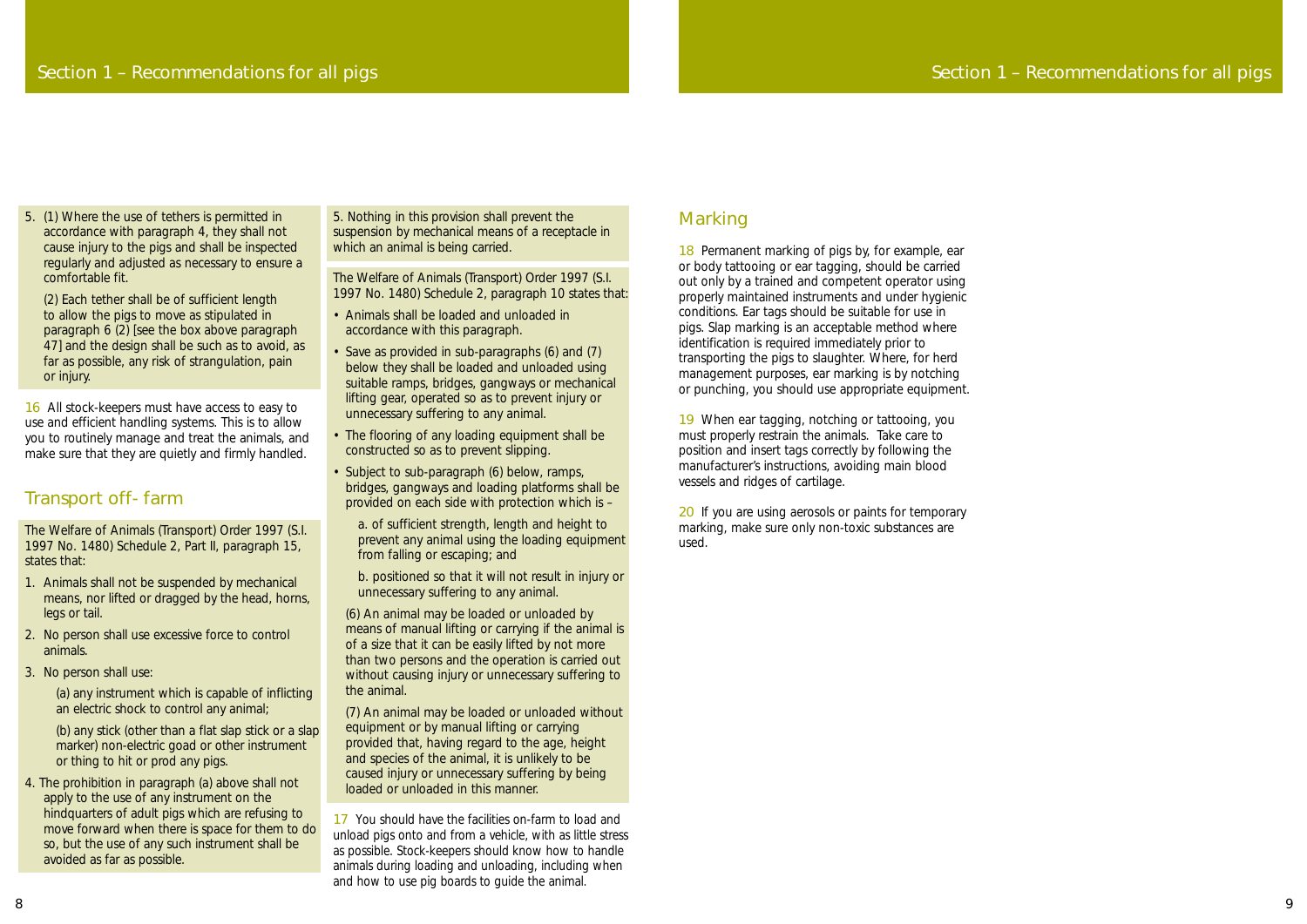27 A programme of pest control should be in place for, for example, rodents. Every effort should be made to make housing proof against birds, such as starlings. Domestic pets, feral cats and other wild animals should be discouraged.

29 Body condition scoring can contribute greatly to good husbandry and help to avoid costly welfare problems. Condition scoring is an easy technique to learn. Basically, it means that you can quickly assess the body reserves (i.e. fat) of individual animals. The technique will be of benefit if you use it as a routine management tool to check that sows are in the target body condition for the various stages of the breeding cycle. This will be particularly useful at:

### Condition Scoring

28 It is not possible to prevent all airborne infections from entering a unit, but when planning new units these should be sited as far as is practicable from other pig units, as this will reduce the risk of spread of airborne infectious diseases. You can find more information in the Defra publication 'Better biosecurity provides peace of mind, healthy stock and a more viable business' (see the Appendix). 31 If lame pigs do not respond to treatment, you need to call a veterinary surgeon immediately. Lameness can have a number of causes and early and accurate diagnosis of the specific type of lameness affecting the herd will enable you to take rapid and appropriate action.

(a) mid-pregnancy;

- (b) farrowing/early lactation; and
- (c) at weaning/drying off.

32 If a lame animal does not respond to the veterinary surgeon's treatment, you should have it culled rather than leave it to suffer. If you cannot transport lame animals without causing them more pain, you should slaughter them on the farm (see paragraphs 40 - 42). Also, you must not transport any pig off-farm that cannot stand up unaided or cannot bear their weight on all four legs when standing or walking.

You should adjust feeding as necessary for animals that have become too fat or too thin. You will find more information in the Defra booklet "Condition scoring of pigs" (see the Appendix).

### Lameness

33 You should control diseases caused by external parasites – especially where the animal's skin is irritated and it is rubbing the area – with the appropriate parasiticides. You should treat your animals for parasites in accordance with veterinary advice and ensure that control and treatment regimes form part of your herd health and welfare plan.

significant percentage of your pigs have severe lameness, this is a sign of disease or poor overall welfare standards within the herd. In these circumstances, you should seek urgent veterinary advice. You can find more information in Defra's booklet "Lameness in pigs" (see the Appendix).

21 Maintenance of good health is the most basic requirement affecting the welfare of the pig. Measures to protect health include good hygiene, good husbandry and effective ventilation. Vaccinations may be appropriate against certain diseases. You should ensure that only authorised veterinary medicinal products, including vaccines, are used. Useful information on the health status of the herd can be obtained from feedback at meat inspection in the abattoir.

22 The written health and welfare plan (see paragraph 8) should also, as a minimum, look at:

23 Biosecurity means reducing the risk of disease occurring or spreading to other animals. Good biosecurity can be obtained through:

30 Lameness in any animal is usually a sign that they are in pain. Lameness in pigs is a sign of ill health and discomfort. It clearly affects an animal's welfare, as well as their performance and production. If a 34 You should control internal parasites by using effective anthelmintics (drugs to treat parasites) or vaccines. As part of your herd health and welfare plan, you should ensure that treatment is based on the life cycle of the particular parasites you are

### External Parasites

24 Incoming stock presents the greatest risk to the health of the herd as regards infectious disease. You should ask the vendor to provide you with information on the health status of the herd and the herd's routine vaccination and other treatments (e.g. worming) or disease prevention measures. You should have isolation facilities so that you can isolate and observe/test incoming stock for a suitable period when they arrive, before they join the rest of the herd.

### Internal Parasites

25 Only essential visitors should be allowed onto the unit and they should follow disinfection procedures and wear unit clothing and footwear. A visitor book should be provided and visitors asked to sign to say they have not been near other pigs or livestock for an agreed period, as stipulated in your herd health and welfare plan. A system should be provided to alert staff of visitors at the gate.

26 Loading facilities and, where possible, feed bins should be sited at the unit perimeter. Vehicles, which visit other pig units, should be kept off the unit wherever possible but where entry is essential, wheels and footwear should be cleansed and disinfected thoroughly.

### General

(a) biosecurity arrangements on-farm and during transport;

(b) purchased stock procedures;

(c) any specific disease control programmes, such as salmonella, erysipelas, E. coli, mycoplasma and parvo virus;

- (d) vaccination policy and timing;
- (e) isolation procedures;
- (f) mixing and grouping of pigs;
- (g) external and internal parasite control;
- (h) lameness monitoring and foot care;
- (i) routine procedures, such as ear tagging; and
- (j) prevention and control of vices such as tail biting.

The health and welfare plan should make sure that animals get any necessary medical treatment at the correct time and in the correct dose.

### **Biosecurity**

- good management/husbandry;
- good hygiene;
- reducing stress in the herd; and
- effective disease control systems such as vaccination and worming programmes.

Biosecurity results in:

- farm units being more secure from the introduction of new infectious diseases; and
- the spread of any diseases on the unit itself being kept to a minimum.

If you and your stock-keepers take proper precautions when you move within the farm or you move animals and equipment, you can greatly reduce the chance of spreading any disease.

# Health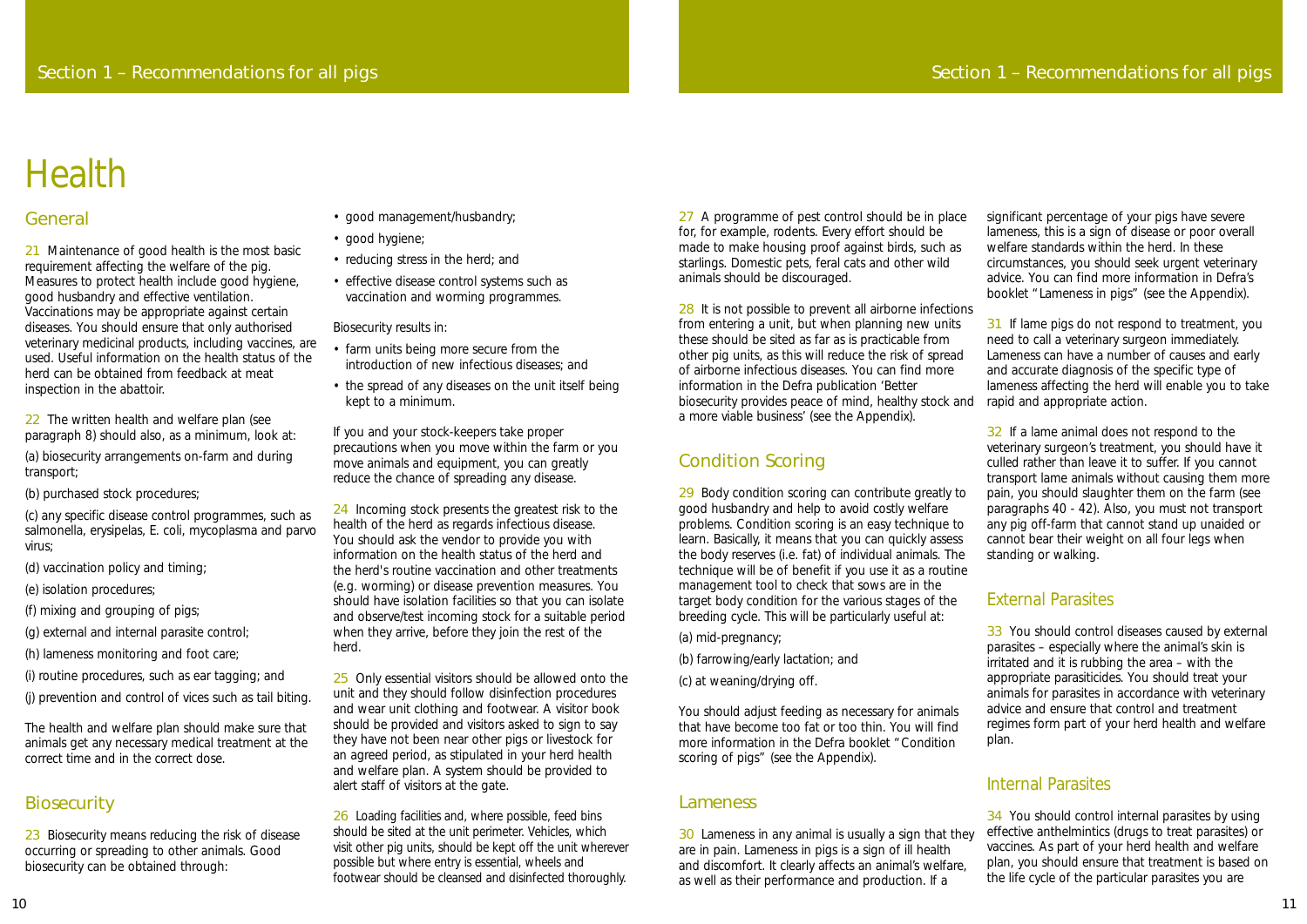tackling. You should treat your animals for parasites in accordance with veterinary advice. Organic producers, in particular, should seek veterinary advice on this aspect of their herd health and welfare plan.

#### Equipment for Vaccination and Treatment

35 You must make sure that all the equipment you use for vaccinating and treating the animals is in good working order. You should regularly clean and sterilise any equipment you use for injections, to avoid infections and abscesses and, ideally, use disposable needles. Any dangerous objects should be disposed of safely.

37 The following are the main notifiable diseases which affect pigs (please note that this is not a complete list):

#### Notifiable Diseases

36 If you suspect that any animal is suffering from a notifiable disease, you have a legal duty to notify a Divisional Veterinary Manager (DVM) of Defra as soon as possible.

#### African swine fever

#### Anthrax

- Aujeszky's disease
- Classical swine fever
- Foot-and-mouth disease

Rabies

Swine vesicular disease

- Teschen disease
- Vesicular stomatitis

38 You should take action immediately if any pigs are injured or appear ill or distressed. It is important to exclude the possibility of notifiable diseases. If you are in any doubt about the cause of the ill health or the most effective treatment, consult your veterinary surgeon without delay. Likewise, if an animal you have treated does not respond to treatment, seek your veterinary surgeon's advice.

For more information on these diseases contact your veterinary surgeon or local Animal Health Divisional Office.

#### Sick and Injured Animals

The Welfare of Farmed Animals (England) Regulations 2000 (S.I. 2000 No. 1870), Schedule 1, paragraph 5 states that:

any animals which appear to be ill or injured -

39 Your health and welfare plan should specify a procedure for isolating and caring for sick or injured animals. Hospital pens should be available for each category of pig on the unit. These pens should be easily reached so that you can regularly check on the animal. When moving sick or injured pigs to the hospital pens, you should ensure that unnecessary suffering does not occur. In these hospital pens, you should make sure that drinking water is freely available, and that there are feeding facilities. Particular care is needed where recumbent animals are isolated to ensure that there is easy access to water and feed and that the animals are eating and drinking.

- shall be cared for appropriately without delay; and
- where they do not respond to care, veterinary advice shall be obtained as soon as possible.

The Welfare of Farmed Animals (England) (Amendment) Regulations 2003 (S.I. 2003 No. 299) Schedule 6, Part II, paragraph 3 states that: -

where necessary, sick or injured pigs shall be temporarily isolated in suitable accommodation with dry comfortable bedding.

> 42 In an emergency, you may have to slaughter an animal immediately to prevent its suffering. In such cases, you should destroy the animal humanely and, where possible, it should be done by someone who is suitably trained and competent both in slaughter methods and use of the equipment. Under these emergency circumstances a slaughter licence is not required.

40 If an unfit animal does not respond to treatment, it should be humanely killed on-farm (culled). You should cull any animals suffering from painful and incurable conditions immediately.

The Welfare of Animals (Transport) Order 1997 (S.I. 1997 No. 1480), Articles 4 (1) and 6 respectively, provide that: -

> 44 After slaughter, you must dispose of the carcass by a suitable method (see box below):

- No person shall transport any animal in a way which causes or is likely to cause injury or unnecessary suffering to that animal.

- No person shall transport any animal unless:
- it is fit for the intended journey; and

- suitable provision has been made for its care during the journey and on arrival at the place of destination.

For these purposes an animal shall not be considered fit for its intended journey if it is ill, injured, infirm or fatigued, unless it is only slightly ill, injured, infirm or fatigued and the intended journey is not likely to cause it unnecessary suffering, likely to give birth during transport, has given birth during the previous 48 hours or is a new born animal in which the navel has not completely healed.

41 You can **only** transport an unfit animal if you are taking it to a veterinary surgeon for treatment or diagnosis, or to the nearest available place of slaughter – and then, only provided they are not likely to be subject to unnecessary suffering during the journey by reason of their unfitness. More information can be found in Defra's booklet, "Guidance on the transport of casualty farm animals" (see the Appendix).

The general offence applies in all cases, but the detailed provisions in respect of the method of slaughter or killing do not apply when an animal has to be killed immediately for emergency reasons (regulation 13 (2)).

43 If you have to slaughter the animals on-farm in a non-emergency situation, you must do so using a permitted method that is in line with current welfare at slaughter legislation (see box below).

The Welfare of Animals (Slaughter or Killing) Regulations 1995 (S.I. 1995 No. 731) as amended by the Welfare of Animals (Slaughter or Killing) (Amendment) Regulations 1999 (S.I. 1999 No. 400) state that when an animal is slaughtered or killed on-farm, this must be done using a permitted method. The animal could be:

- stunned using a captive bolt pistol, concussion stunner or electrical stunner after which it must be followed by bleeding - or pithed - without delay (regulation 14 and Schedules 5 (Part II) and 6). If the animal is stunned and bled, the operation must be carried out by a slaughterman licensed for these operations (Schedule 1), unless the owner is slaughtering an animal for his own consumption; or

- killed by a free bullet (regulation 15 and Schedule 5 Part III); the animal should be killed with a single shot to the head.

It is a general offence under the Welfare of Animals (Slaughter or Killing) Regulations 1995 (S.I. 1995 No. 731) as amended by the Welfare of Animals (Slaughter or Killing) (Amendment) Regulations 1999 (S.I. 1999 No. 400), to cause or permit any avoidable excitement, pain or suffering to any animal during slaughter or killing (regulation 4 (1)).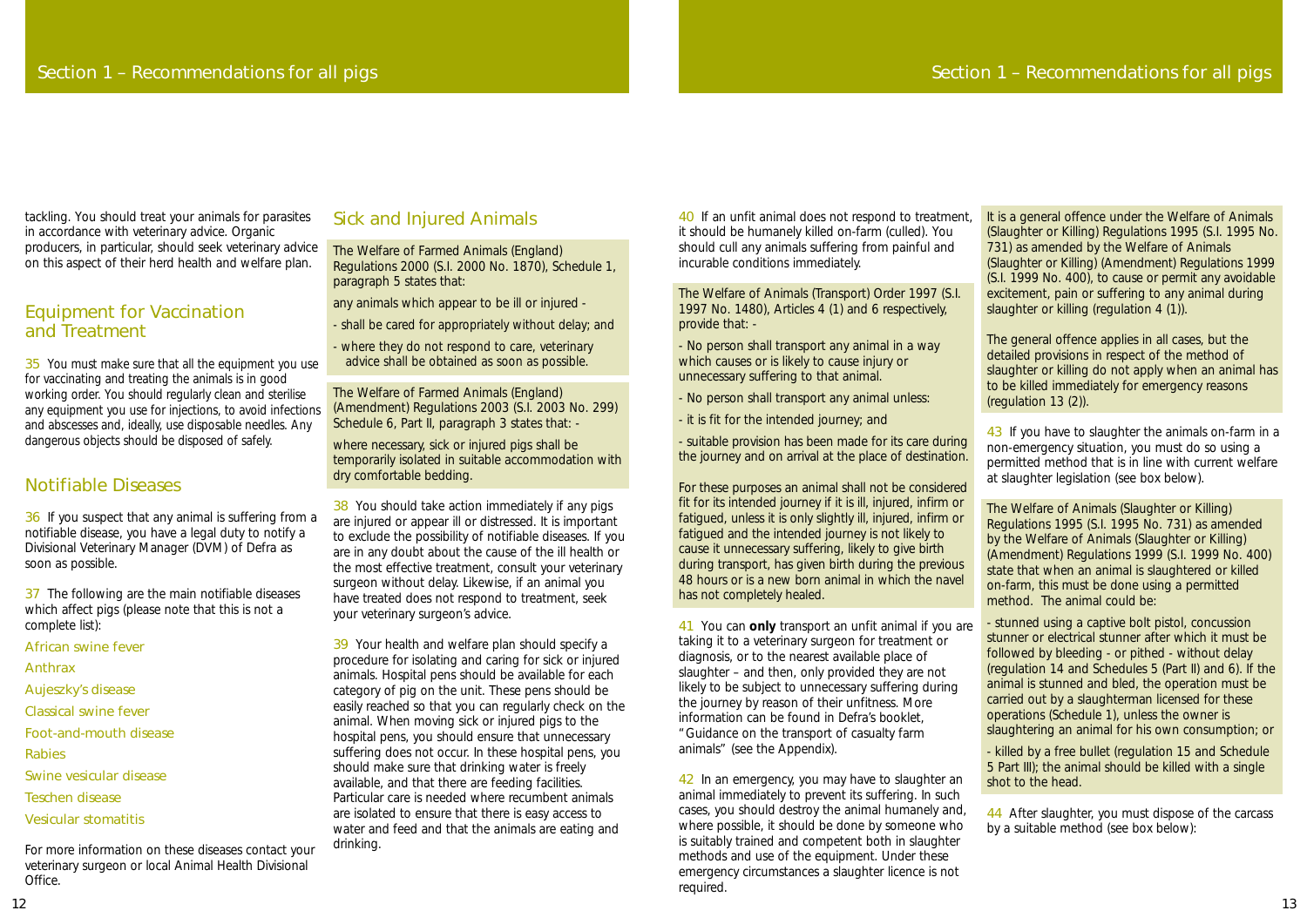The Welfare of Farmed Animals (England) (Amendment) Regulations 2003 (S.I. 2003 No. 299), Schedule 6, Part II, paragraphs 6 and 7 state that:

6. (1) A pig shall be free to turn round without difficulty at all times.

(2) The accommodation used for pigs shall be constructed in such a way as to allow each pig to –

- (a) stand up, lie down and rest without difficulty;
- (b) have a clean, comfortable and adequately drained place in which it can rest;

(c) see other pigs, unless the pig is isolated for veterinary reasons;

(d) maintain a comfortable temperature; and

(e) have enough space to allow all the animals to lie down at the same time.

7 (1) The dimension of any stall or pen used for holding individual pigs in accordance with these regulations shall be such that the internal area is not less than the square of the length of the pig, and no internal side is less than 75% of the length of the pig, the length of the pig in each case being measured from the tip of its snout to the base of its tail while it is standing with its back straight.

48 The internal surfaces of housing and pens should be made of materials that you can easily clean and disinfect regularly, and easily replace when necessary.

(2) Paragraph 7 (1) shall not apply to a female pig for the period between seven days before the predicted day of farrowing and the day on which the weaning of her piglets (including any fostered by her) is complete.

49 If you are going to treat these surfaces, use paints or wood preservatives that are safe to use with animals. There is a risk of lead poisoning from old paintwork, especially if you use second-hand building materials.

### General

47 You should seek appropriate welfare advice when new buildings are to be constructed or existing buildings modified. Some specialised buildings use complex mechanical and electrical equipment which require additional technical and management skills

and may require training to ensure that husbandry and welfare requirements are met.

The Welfare of Farmed Animals (England) Regulations 2000 (S.I. 2000 No. 1870), Schedule 1, paragraphs 11 and 12 state that:

- materials used for the construction of accommodation, and, in particular for the construction of pens, cages, stalls and equipment with which animals may come into contact, shall not be harmful to them and shall be capable of being thoroughly cleaned and disinfected.

- accommodation and fittings for securing animals shall be constructed and maintained so that there are no sharp edges or protrusions likely to cause injury to them.

45 Only authorised veterinary medicinal products should be used. You must keep full records of all medicines used, including where it was bought. You must also keep records for at least three years of:

- the date you treated the animals;
- the identity and quantity of medicine used; and
- which animal or group of animals you treated.

It is a requirement under the Animals and Animal Products (Examination for Residues and Maximum Residue Limits) Regulations 1997 (S.I. 1997 No. 1729), Part V, paragraph 32, that you keep a record of:

### Floors

The Welfare of Farmed Animals (England) (Amendment) Regulations 2003 (S.I. 2003 No. 299), Schedule 6, Part II, paragraphs 12 and 13 state that:

12. Where pigs are kept in a building, floors shall –

(a) be smooth but not slippery so as to prevent injury to the pigs;

(b) be so designed, constructed and maintained as not to cause injury or suffering to pigs standing or lying on them;

# Accommodation

Article 5 of the Animal By-Products Order 1999 (S.I. 1999 No. 646) requires that fallen stock are disposed of by:

- despatch to a knackers yard, hunt kennel or similar premises;

- incineration;
- rendering;

- in certain circumstances, burial in such a way that carnivorous animals cannot gain access to the carcass, or burning.

This provision applies to the disposal of stillborn piglets and foetuses, as well as to older pigs.

The Dogs Acts 1906 - 28 include provisions making it an offence for a person knowingly to permit a carcass to remain unburied in a place to which dogs could gain access.

At present, burial or burning is only permitted in very limited circumstances. If you plan to bury the carcass on-farm, you should first check that the local authority allows this under the Animals By-Products Order 1999. However, from 30 April 2003, new EU legislation, the Animal By-Products Regulation, will ban the routine burial and burning of animal carcases.

### Record Keeping

The Welfare of Farmed Animals (England) Regulations 2000 (S.I. 2000 No. 1870), Schedule 1, paragraph 7 states that:

A record shall be maintained of –

(a) any medicinal treatment given to animals; and

(b) the number of mortalities found on each inspection of animals carried out in accordance with any of the following provisions.

Schedule 1, paragraph 8 states that:

- The record referred to in paragraph 7 shall be retained for a period of at least three years from the date on which the medicinal treatment was given, or the date of the inspection, as the case may be, and shall be made available to an authorised person when carrying out an inspection or when otherwise requested by such person.

The name and address of the supplier of the veterinary medicinal product.

You will find more information in the Code of Practice on responsible use of animal medicines on the farm (see the Appendix).

46 In terms of individual animal management, you may find it useful, as part of the health and welfare plan, to note specific cases of mastitis, lameness and other disorders, and where appropriate, the relevant treatment given.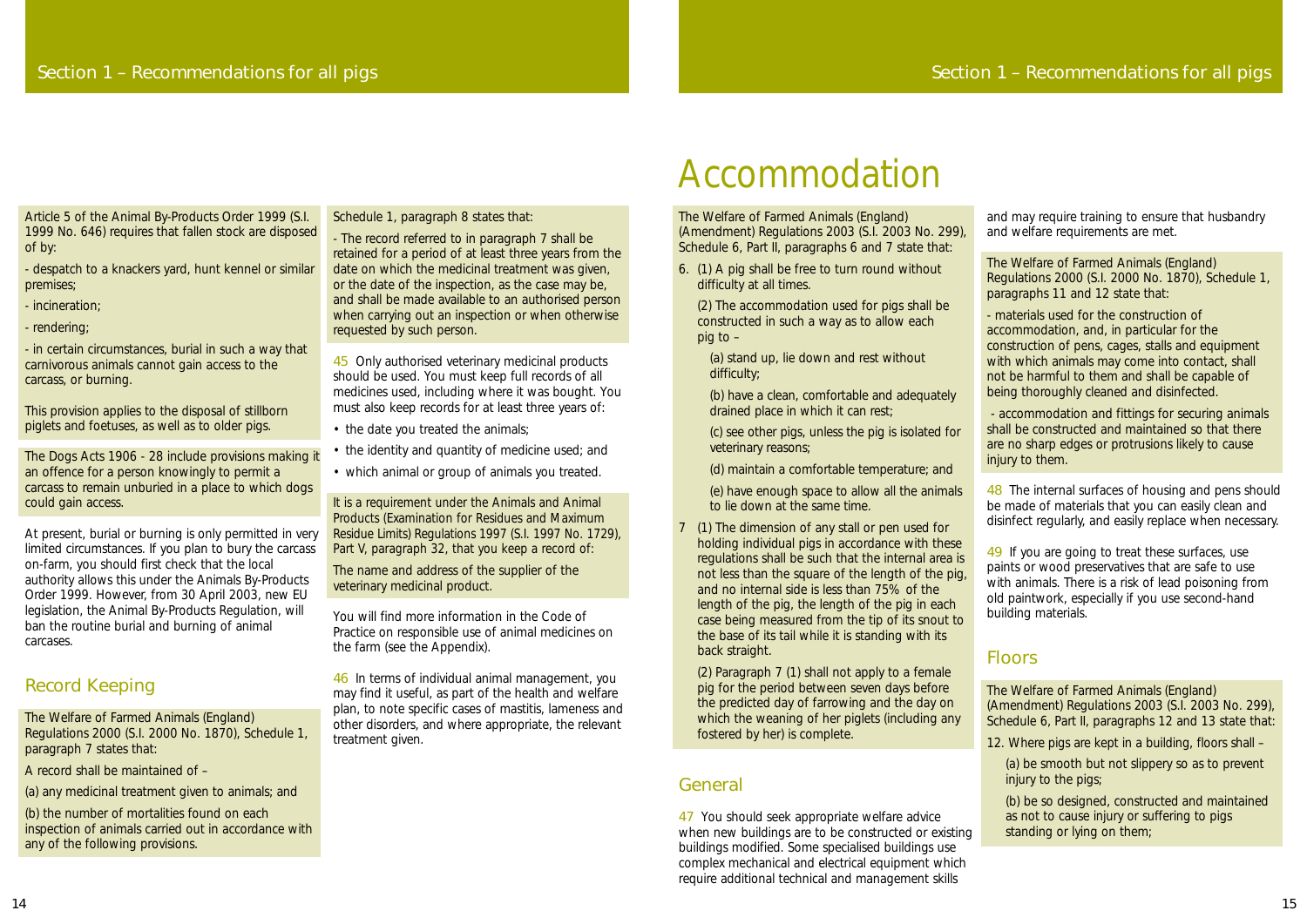(c) be suitable for the size and weight of the pigs; and

(d) where no litter is provided, form a rigid, even and stable surface.

- 13. When concrete slatted floors are used for pigs kept in groups, the maximum width of the openings must be:
	- (a) 11 mm for piglets;
	- (b) 14 mm for weaners;
	- (c) 18 mm for rearing pigs;
	- (d) 20 mm for gilts after service and sows.
	- The minimum slat width must be:
	- (e) 50 mm for piglets and weaners;
	- (f) 80 mm for rearing pigs, gilts after service and sows.

50 Good floor design and adequate maintenance is essential. Poorly constructed floors, slats that are not properly matched to the weight/size of pig and surfaces that are worn and/or damaged, can cause injury to the feet and legs of pigs. Excessive gaps should be avoided as they can trap the feet/claws and may cause physical damage. Damaged floors must be repaired immediately.

The Welfare of Farmed Animals (England) (Amendment) Regulations 2003 (S.I. 2003 No. 299), Schedule 6, Part II, paragraph 11 requires:

Where bedding is provided, this must be clean, dry and not harmful to the pigs.

51 The lying area should always be kept dry and pen floors, including the dunging area, should be drained effectively. Where bedding is provided, this must be clean and dry, regularly topped up or changed, and not detrimental to the health of the pigs.

54 Pigs have a very limited ability to sweat and are acutely susceptible to heat stress. Possible cooling methods, including blowing air over the pigs in a part of the pen, providing water spray/misting systems or simply wetting part of the floor with a hosepipe, can be used to ensure that pigs in buildings do not become overheated in hot weather. There should always be some dry lying area available as a matter of choice so that the pigs can move away from the cooler conditions.<br>
16

#### Ventilation and Temperature

The Welfare of Farmed Animals (England) Regulations 2000 (S.I. 2000 No. 1870), Schedule 1, paragraph 13 states that:

- air circulation, dust levels, temperature, relative humidity and gas concentrations shall be kept within limits which are not harmful to the animals.

The Welfare of Farmed Animals (England) (Amendment) Regulations 2003 (S.I. 2003 No. 299), Schedule 6, Part II, paragraph 17 states that:

Pigs shall not be kept in an environment which involves maintaining high temperatures and high humidity (known as the "sweat-box system").

52 All new buildings should be designed with the animals' comfort in mind, and with the aim of preventing respiratory diseases. The buildings should provide enough ventilation throughout the year for the type, size and number of stock to be housed in them. In addition to meeting the ventilation requirements, the system should be designed to avoid draughts affecting the pigs' living space.

53 Effective ventilation is essential to the well-being of the stock as it provides fresh air, removes noxious gases and aids in controlling temperature. Excessive heat loss should be prevented either by the structural insulation of the external walls, roof and the floor in the lying area, or by the provision of adequate bedding. Heat gain to buildings in hot conditions will be minimised by the insulation in the walls and roof.

55 Liveweight, group size, floor type, air speed and feed intake markedly affect temperature requirements and you must take these factors into account when determining the minimum temperature appropriate in each case. Slatted floors and low feed levels generally increase temperature requirements whilst straw bedding, high feed levels and higher body weights decrease requirements. For most circumstances, an appropriate minimum temperature can be found within the range given below:

| Category of Pig               | Temperature<br>$(^{\circ}C)$ $(^{\circ}F)$        |
|-------------------------------|---------------------------------------------------|
| Sows                          | $15 - 20$ $59 - 68$                               |
| Suckling pigs in creeps       | $25 - 30$ 77 - 84                                 |
| Weaned pigs $(3 - 4$ weeks)   | $27 - 32$ $81 - 90$                               |
| Later weaned pigs (5 weeks +) | $\begin{vmatrix} 22 - 27 & 71 - 80 \end{vmatrix}$ |
| Finishing pigs (porkers)      | $15 - 21$ $59 - 70$                               |
| Finishing pigs (baconers)     | $13 - 18$ $55 - 64$                               |

56 You should avoid wide or abrupt fluctuations in temperature in housing systems within any 24-hour period. Wide fluctuations in the daily temperature regime can create stress that may trigger outbreaks of vice, such as tail biting, or disease such as pneumonia. You should maintain a higher than normal level of vigilance at these times.

57 When pigs are moved to new accommodation, the possibility of cold stress occurring as a result of sudden changes in the thermal environment should be reduced. This can be done by ensuring that the pen is dry, by the provision of bedding, such as straw, or by preheating the building.

58 When you are removing slurry from under slats, you must take special care to avoid fouling the air with dangerous gases (such as ammonia), which can kill both humans and animals. Buildings should either be empty or very well ventilated during this procedure.

### Lighting and Noise Levels

The Welfare of Farmed Animals (England) Regulations 2000 (S.I. 2000 No. 1870), Schedule 1, paragraphs 3 and 16 state that:

- 3. Where animals are kept in a building, adequate lighting (whether fixed or portable) shall be available to enable them to be thoroughly inspected at any time.
- 16.Animals kept in buildings shall not be kept without an appropriate period of rest from artificial lighting.

The Welfare of Farmed Animals (England) (Amendment) Regulations 2003 (S.I. 2003 No. 299), Schedule 6, Part II, paragraphs 8 and 18 state that:

- 8. Where pigs are kept in an artificially lit building then lighting with an intensity of at least 40 lux shall be provided for a minimum period of 8 hours per day subject to paragraph 16 of Schedule 1 to these regulations *[see box above]*.
- 18.Pigs shall not be exposed to constant or sudden noise. Noise levels above 85 dBA shall be avoided in that part of any building where pigs are kept.

59 You should have enough fixed or portable lighting available at any time if you need to inspect any animals, for example, during farrowing.

60 The siting of machinery such as feed milling units should be appropriate to minimise the noise impact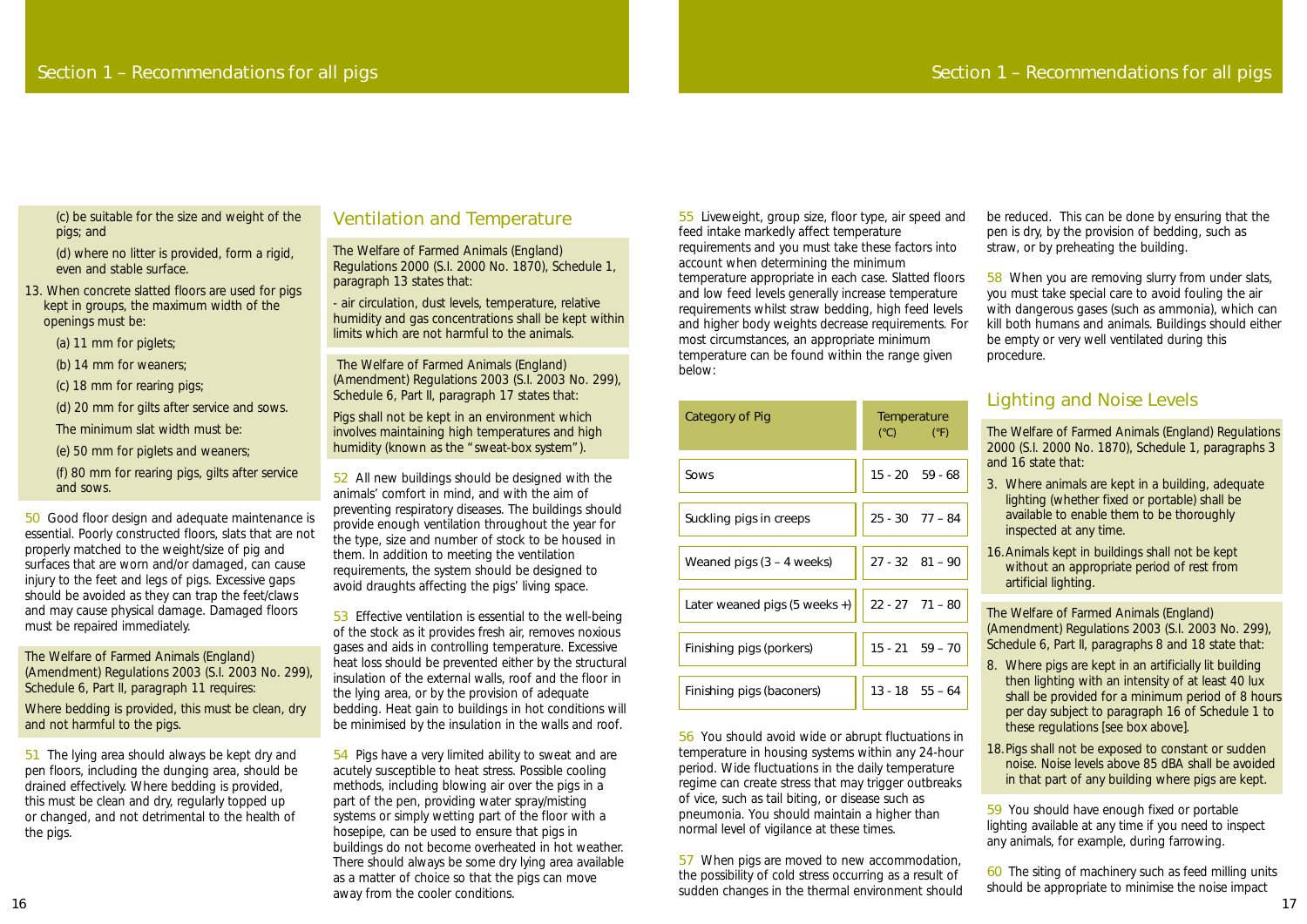The Welfare of Farmed Animals (England) Regulations 2000 (S.I. 2000 No. 1870), Schedule 1, paragraphs 22 - 24 and 26 state that:

- 22.Animals shall be fed a wholesome diet which is appropriate to their age and species and which is fed to them in sufficient quantity to maintain them in good health and to satisfy their nutritional needs and to promote a positive state of well-being.
- 23.No animals shall be provided with food or liquid in a manner, nor shall such food or liquid contain any substance, which may cause them unnecessary suffering or injury.
- 24.All animals shall have access to feed at intervals appropriate to their physiological needs (and, in any case, at least once a day), except where a veterinary surgeon acting in the exercise of his profession otherwise directs.
- 26.Feeding and watering equipment shall be designed, constructed, placed and maintained so that contamination of food and water and the harmful effects of competition between animals are minimised.

The Welfare of Farmed Animals (England) (Amendment) Regulations 2003 (S.I. 2003 No. 299) Schedule 6, Part II, paragraph 14 states that:

14.(1) All pigs must be fed at least once a day.

70 Good hygiene is necessary for storage and feeding systems as moulds can develop in stale feed which can have a detrimental effect on pigs. Feed bins should be cleaned out regularly.

(2) Where pigs are housed in a group and do not have continuous access to feed, or are not fed by an automatic feeding system feeding the animals individually, each pig must have access to the food at the same time as the others in the feeding group.

67 All pigs need a balanced daily diet to maintain full health and vigour. You should plan any changes in the diet and introduce them gradually.

provided through nipple drinkers unfamiliar to the piglets, it is good practice to provide alternative water sources for the first few days.

69 Where pigs are fed on a rationed feed level to control intake, you should ensure that adequate trough space is provided to ensure that all pigs can receive their allocation. The following guidelines for trough space per pig apply:

68 When introducing pigs to unaccustomed housing, you should make sure that the animals are able to find the feed and water points. When newly weaned piglets are moved to pens where water is All pigs over two weeks of age must have permanent access to a sufficient quantity of fresh drinking water.

| WEIGHT OF PIG (KG) | <b>TROUGH SPACE (CMS)</b> |
|--------------------|---------------------------|
| 5                  | 10                        |
| 10                 | 13                        |
| 15                 | 15                        |
| 35                 | 20                        |
| 60                 | 23                        |
| 90                 | 28                        |
| 120                | 30                        |

The Welfare of Farmed Animals (England) (Amendment) Regulations 2003 (S.I. 2003 No. 299), Schedule 6, Part II, paragraph 15 states that:

#### Fire and Other Emergency **Precautions**

# Feed, water and other substances

on housed stock. Any bell or buzzer which is likely to occur erratically, for example, a visitor to the site, should be sufficiently loud to attract human attention but without causing undue alarm to the stock.

#### Automated and Mechanical Equipment

The Welfare of Farmed Animals (England) Regulations 2000 (S.I. 2000 No. 1870), Schedule 1, paragraphs 18 - 21, state that:

- 18.All automated or mechanical equipment essential for the health and well being of the animals shall be inspected at least once a day to check there is no defect in it.
- 19.Where defects in automated or mechanical equipment of the type referred to in the paragraph above are discovered, these shall be rectified immediately, or if this is impossible, appropriate steps shall be taken to safeguard the health and well-being of the animals pending the rectification of such defects including the use of alternative methods of feeding and watering and methods of providing and maintaining a satisfactory environment.
- 20.Where the health and well-being of the animals is dependent on an artificial ventilation system –

(a) provision shall be made for an appropriate back-up system to guarantee sufficient air renewal to preserve the health and well-being of the animals in the event of failure of the system; and

(b) an alarm system (which will operate even if the principal electricity supply to it has failed) shall be provided to give warning of any failure of the system.

21.The back-up system shall be thoroughly inspected and the alarm system shall each be tested at least once every seven days in order to check that there is no defect in the system and,

if any defect is found (whether when the system is inspected or tested in accordance with this paragraph or at any other time) it shall be rectified immediately.

61 All mains electrical equipment should meet relevant standards and be properly earthed, safeguarded from rodents and out of the pigs' reach.

62 All equipment, including feed hoppers, drinkers, ventilation equipment, heating and lighting units, fire extinguishers and alarm systems, should be cleaned and inspected regularly and kept in good working order.

63 All automatic equipment used in intensive systems should be thoroughly inspected by the stockkeeper, or other competent person, not less than once each day to check that there are no defects. Any defect must be rectified immediately.

64 There should be plans in place to deal with emergencies at your farm, such as fire, flood or disruption of supplies. The owner should make sure that all the staff are familiar with the appropriate emergency action. You will find more information in the Defra booklets, "Emergencies on livestock farms" and "Farm fires: advice on farm animal welfare" (see the Appendix).

65 It is important that you get advice about design when you are building or modifying a building. You need to be able to release and evacuate livestock quickly if there is an emergency. You should consider installing fire alarms that can be heard and responded to at any time of day or night.

66 You can get expert advice on all fire precautions from fire prevention officers at your local fire brigade and from the Fire Prevention Association.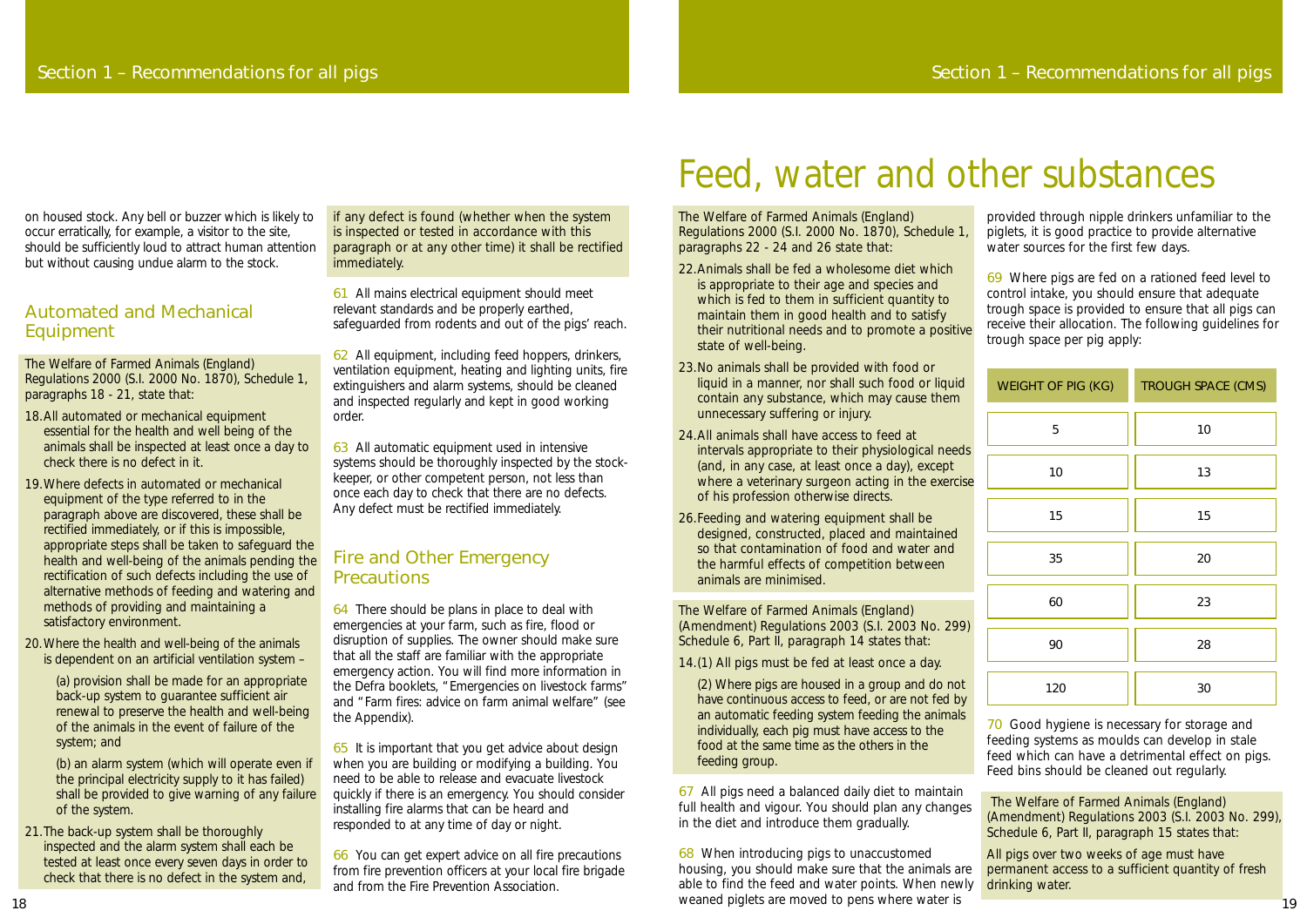The Welfare of Farmed Animals (England) Regulations 2000 (S.I. 2000 No. 1870), Schedule 1, paragraph 27 states that:

No other substance, with the exception of those given for therapeutic or prophylactic purposes or for the purpose of zootechnical treatment shall be administered to animals unless it has been demonstrated by scientific studies of animal welfare or established experience that the effect of that substance is not detrimental to the health or welfare of the animals.

71 There are several factors you should take into consideration when looking at the provision of water to pigs:

- the total volume available:
- the flow rate (pigs will not spend a long time taking water);
- the method of provision e.g. the type of drinker; and
- its accessibility to all stock.

72 The following is a guide to minimum daily water requirements for various weights of pig:

## Section 1 – Recommendations for all pigs

73 Waste water and excessive flow rates can be detrimental, particularly for sows in farrowing accommodation and very young pigs.

74 You should carefully consider the height at which water nipples and bowls are placed. All pigs must be able to access the drinking point. This might require height-adjustable, or several different, drinkers at various heights when groups of pigs of a range of weights are housed together or when pigs are housed in a pen for a long period.

75 Where nipple drinkers are used, a drinking point should be available for each ten pigs on rationed feeding. On unrestricted feeding, one nipple drinker should provide adequate supply for 15 pigs given sufficient flow rates. Where trough systems are used, the following guidelines should be applied:

76 If you use a wet feeding system, pigs must have access to a separate fresh water supply.

77 Feed and water should not be completely withdrawn from sows which are being dried off.

| Weight of<br>pig (kg)                         | Daily<br>requirement<br>(litres) | <b>Minimum flow</b><br>rate through<br>nipple drinkers<br>(litres/min) |
|-----------------------------------------------|----------------------------------|------------------------------------------------------------------------|
| Newly weaned                                  | $1.0 - 1.5$                      | 0.3                                                                    |
| Up to 20 kgs                                  | $1.5 - 2.0$                      | $0.5 - 1.0$                                                            |
| 20 kgs - 40 kgs                               | $2.0 - 5.0$                      | $1.0 - 1.5$                                                            |
| Finishing pigs<br>up to 100 kgs               | $5.0 - 6.0$                      | $1.0 - 1.5$                                                            |
| Sows and gilts -<br>pre-service and<br>in-pig | $5.0 - 8.0$                      | 2.0                                                                    |
| Sows and gilts -<br>in lactation              | $15 - 30$                        | 2.0                                                                    |
| <b>Boars</b>                                  | $5.0 - 8.0$                      | 2.0                                                                    |

| <b>WEIGHT OF PIG</b><br>(KG) | <b>TROUGH SPACE</b><br>PER HEAD (CM) |
|------------------------------|--------------------------------------|
| Up to 15                     | 0.8                                  |
| $15 - 35$                    | 1.0                                  |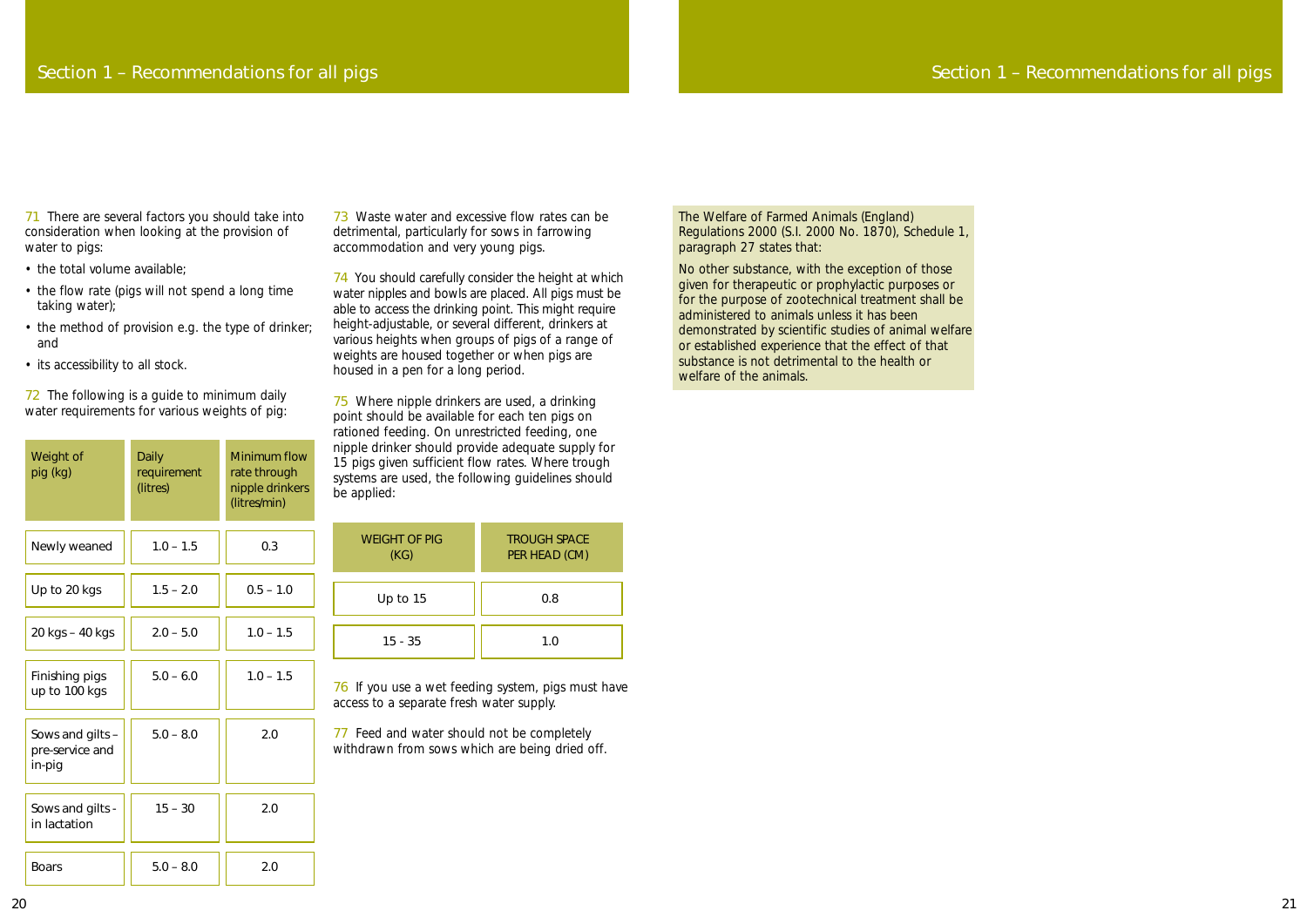## Tail Docking

The Welfare of Farmed Animals (England) (Amendment) Regulations 2003 (S.I. 2003 No. 299), Schedule 6, Part II, paragraphs 21 and 23 (1) state that:

- 21.The following procedure shall not be carried out routinely but only where there is evidence that injuries to sows' teats or to other pigs' ears or tails have occurred:
	- docking of a part of the tail;
	- but no tail docking may be carried out unless other measures to improve environmental conditions or management systems have been taken in order to prevent tail biting or other vices.
- 23.(1) If docking of tails is carried out after the seventh day of life it shall only be performed under anaesthetic and additional prolonged analgesia by a veterinary surgeon.

83 Tail biting and other vices, such as ear and flank biting, are associated with some form of stress. They can be triggered by a wide range or combination of factors, including: overstocking, feed deficiencies, incorrect temperature levels, fluctuating temperature levels, inadequate ventilation, draughts, high levels of dust and noxious gases (i.e. ammonia) and lack of environmental enrichment. Sometimes changes in external weather conditions can also trigger an outbreak.

84 If tail biting does occur, it can spread quickly through the pen and the degree of injury increases very quickly. You should ensure that affected pigs are removed to a hospital pen and treated without delay. If possible, you should try to identify the instigator and remove the animal to a separate pen.

85 Routine tail docking is not permitted. Tail docking should only be used as a last resort, after improvements to the pigs' environment and management have proved ineffectual. Where it is necessary to tail dock, it must be carried out in accordance with the law by a competent, trained operator before the seventh day of life, or by a veterinary surgeon. All equipment used must be cleaned and disinfected between pigs.

86 As part of your herd health and welfare plan (see paragraphs 8 and 22), you should have a strategy for dealing with outbreaks of vice such as tail biting. Although much has been learnt from research and practical on-farm experience, it is not possible to produce a definitive solution suitable for all cases. A thorough assessment and planned approach is therefore recommended to identify the particular cause of an outbreak on the unit and to find the appropriate solution to the problem.

78 You should keep all buildings, fields and paddocks clear of debris, such as wire, plastic and sharp objects, that could injure the pigs or rip out their ear tags and damage their ears.

79 You should take all practical measures to remove all pigs from areas that are in imminent danger of flooding.

• Quantify the problem

- note the position of pens and numbers of pigs affected, check records of previous incidents.

• List possible causes

80 Environmental enrichment provides pigs with the opportunity to root, investigate, chew and play. Straw is an excellent material for environmental enrichment as it can satisfy many of the pigs' behavioural and physical needs. It provides a fibrous material which the pig can eat; the pig is able to root in and play with long straw; and, when used as bedding, straw can provide the pig with physical and thermal comfort.

> - such as interruption or inadequate supply of feed or water, lack of environmental enrichment, inadequate ventilation, draughts, incorrect temperature levels, overstocking, competition at feeding, excessive light levels, elevated dust/noxious gas levels. Different causes may be found in different pens on the same unit.

81 Objects such as footballs and chains can satisfy some of the pigs' behavioural needs, but can quickly lose their novelty factor. The long-term use of such items is not, therefore, recommended unless they are used in conjunction with materials such as those listed above, or are changed on a weekly basis.

### **Castration**

• Modify health and welfare plan

- having identified areas for improvement, in consultation with the herd's veterinary surgeon and other technical advisers, modify your health and welfare plan to implement the necessary changes with a view to preventing future outbreaks of tail biting.

82 Stock-keepers should consider carefully whether castration is necessary. Castration is a mutilation and should be avoided wherever possible. If it cannot be avoided, it must be carried out in accordance with the law by a trained and competent operator or a veterinary surgeon.

#### General

The Welfare of Farmed Animals (England) Regulations 2000 (S.I. 2000 No. 1870), Schedule 1, paragraph 17 states that:

Animals not kept in buildings shall, where necessary and possible, be given protection from adverse weather conditions, predators and risks to their health and shall, at all times, have access to a welldrained lying area.

The Welfare of Farmed Animals (England) (Amendment) Regulations 2003 (S.I. 2003 No. 299), Schedule 6, Part II, paragraph 10 states that:

10.(1) Housing, pens, equipment and utensils used for pigs must be properly cleaned and disinfected as necessary to prevent crossinfection and the build-up of disease-carrying organisms.

(2) Faeces, urine and uneaten or spilt food must be removed as often as necessary to minimise smell and avoid attracting flies or rodents.

### Environmental Enrichment

The Welfare of Farmed Animals (England) (Amendment) Regulations 2003 (S.I. 2003 No. 299), Schedule 6, Part II, paragraph 16 states that:

To enable proper investigation and manipulation activities, all pigs must have permanent access to a sufficient quantity of material such as straw, hay,

wood, sawdust, mushroom compost, peat or a mixture of such which does not adversely affect the health of the animals.

The Welfare of Farmed Animals (England) (Amendment) Regulations 2003 (S.I. 2003 No. 299), Schedule 6, Part II, paragraphs 22 and 23 (2) state that:

- 22.Male pigs may be castrated provided the means employed do not involve tearing of tissues.
- 23.(2) If castration is carried out after the seventh day of life it shall only be performed by a veterinary surgeon in accordance with the provisions of the Protection of Animals (Anaesthetics) Act 1954.

# Management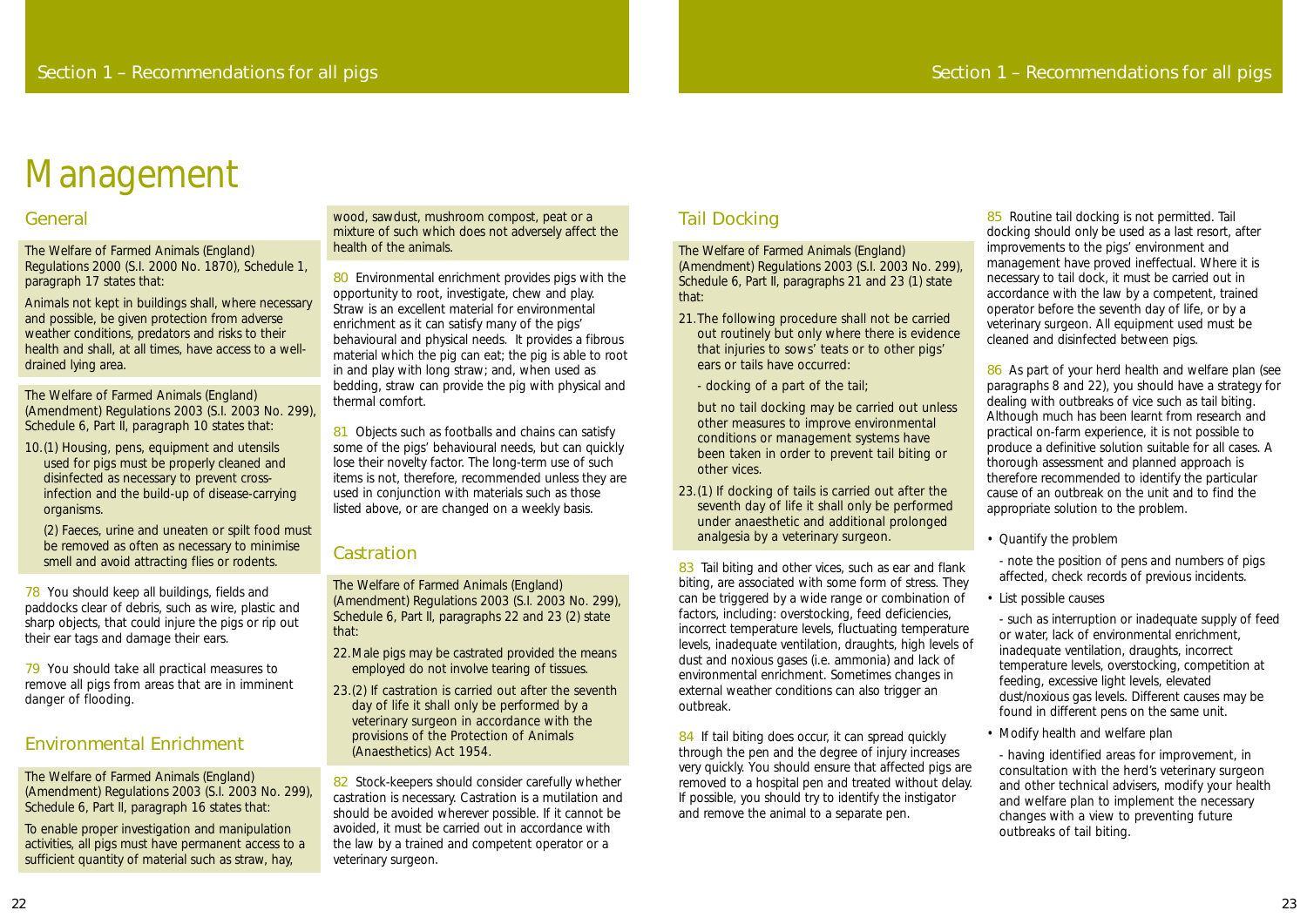91 Sows should be left undisturbed, to allow uterine contractions, for up to thirty minutes after artificial insemination (and natural service), but they should then rejoin their group in order to minimise bullying within the group hierarchy. When double insemination is used, sows may be penned separately until 30 minutes after the second insemination, but pens must allow the animal to turn round easily.

92 Semen collection and artificial insemination should only be carried out by a trained, competent and experienced operator. Vasectomy or electroejaculation may only be carried out by a veterinary surgeon.

The Veterinary Surgeons Act 1966, as amended by the Veterinary Surgeons Act 1966 (Schedule 3 Amendment) Order 1988 (S.I. 1988 No. 526) prohibits the performance of a vasectomy or the carrying out of electro-ejaculation by anyone other than a veterinary surgeon.

## Section 1 – Recommendations for all pigs

### Teeth Clipping/Grinding

87 Routine clipping or grinding of teeth is not permitted. Tooth reduction to the upper and lower corner teeth ("eye" or canine teeth) of piglets should only be used as a last resort. Your health and welfare plan should identify circumstances where tooth reduction may be necessary. These might include large litter size, cross fostering, gilts and poor milk let down such as mastitis.

The Welfare of Farmed Animals (England) (Amendment) Regulations 2003 (S.I. 2003 No. 299), Schedule 6, Part II, paragraph 21 states that:

The following procedure shall not be carried out routinely but only where there is evidence that injuries to sows' teats or to other pigs' ears or tails have occurred:

88 Where tooth reduction is to be carried out, it may not always be necessary for the whole litter. Where it is necessary, it should be carried out before the seventh day of life, in accordance with the law, by a trained and competent operator or by a veterinary surgeon. Suitable sharp, clean clippers or an appropriate grinder should be used. All equipment used should be cleaned and disinfected between pigs. Teeth grinders are recommended as there is a reduced risk of shattering the teeth.

- uniform reduction of corner teeth of piglets by grinding or clipping not later than the seventh day of life of the piglets leaving an intact smooth surface;

but no tooth reduction may be carried out unless other measures to improve environmental conditions or management systems have been taken in order to prevent tail biting or other vices.

89 All boars should have good and safe service conditions. Slatted floors and slippery conditions underfoot are not suitable for mating animals. As part of your health and welfare plan, you should discuss with the herd's veterinary surgeon how to avoid injury to boars and sows through excessive mating activity.

90 You should keep the sows in their groups until insemination, at which time they can be moved to an appropriate stall or pen and inseminated. Sows should be allowed time to settle down in the stall or pen, and then exposed to a boar in order to encourage the standing reflex before artificial insemination takes place.

#### Natural Service

The Welfare of Farmed Animals (England) Regulations 2000 (S.I. 2000 No. 1870), Schedule 1, paragraph 28, states that:

28.(1) Subject to sub-paragraph (2), natural or artificial breeding or breeding procedures which cause, or are likely to cause, suffering or injury to any of the animals concerned shall not be practised.

(2) Sub-paragraph (1) shall not preclude the use of natural or artificial breeding procedures that are likely to cause minimal or momentary suffering or injury or that might necessitate interventions which would not cause lasting injury.

#### Artificial Insemination, Vasectomy and Electro-ejaculation

The Welfare of Farmed Animals (England) (Amendment) Regulations 2003 (S.I. 2003 No. 299), Schedule 6, Part II, paragraph 7 (3) lists certain exemptions from the requirement that a pig shall be free to turn round without difficulty at all times, including:

- for the purpose of service, artificial insemination or collection of semen;

provided that the period during which it is so kept is not longer than necessary for that purpose.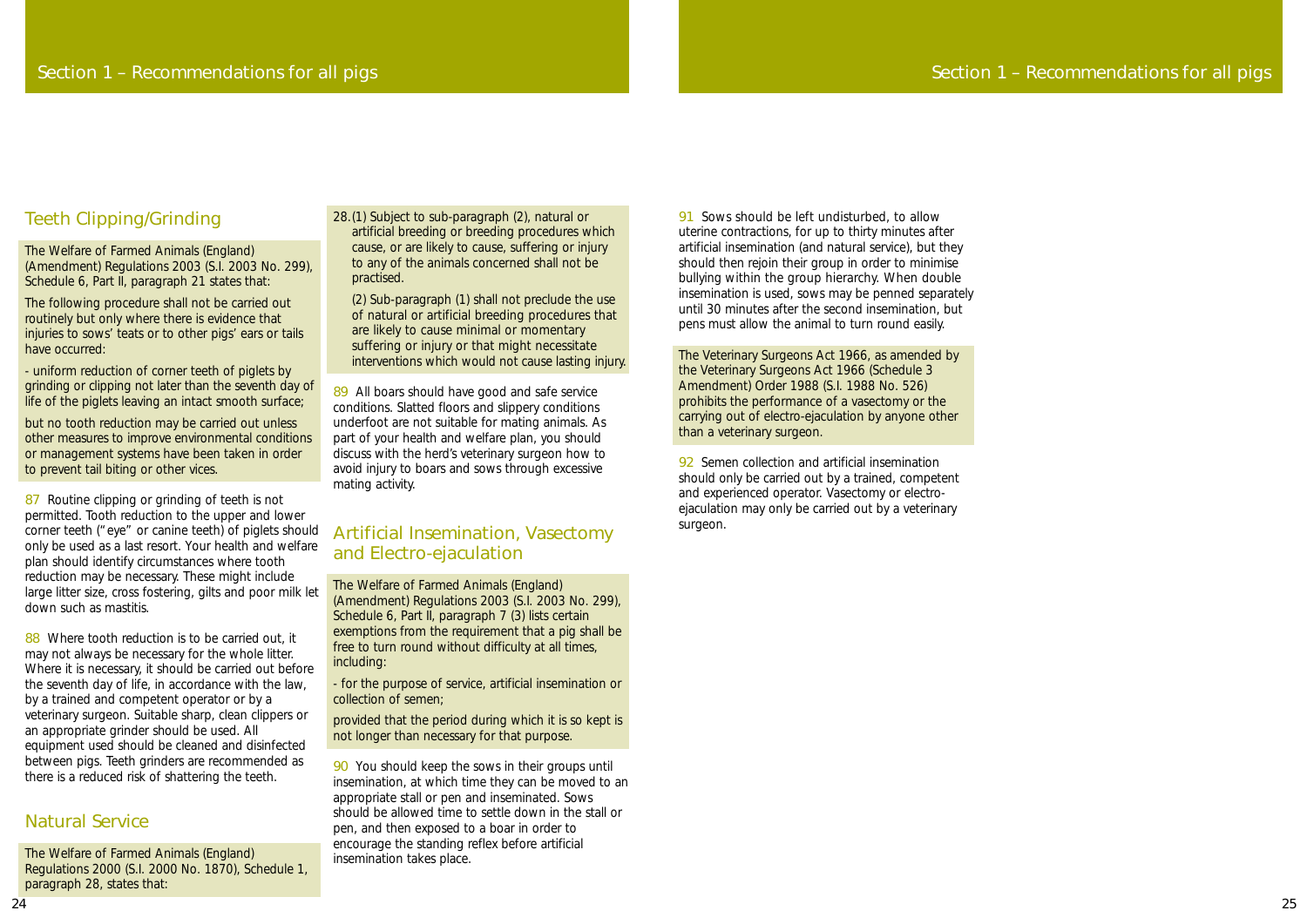## Farrowing sows and piglets

98 Problems associated with weaning are related to the age at weaning. The earlier the weaning age the better must be the system of management and nutrition if welfare problems are to be avoided. Piglets should not be weaned from the sow at less than 28 days, although orphaned, sick and surplus piglets requiring special attention are obvious exceptions. The all-in-all-out system of managing pig housing maximises opportunities to prevent disease introduction or spread on a unit. Where these conditions are met, weaning may occur up to seven days earlier. At weaning, piglets should be moved into a specialised house which has previously been completely emptied of pigs, cleaned and disinfected.

99 It is particularly important that you watch piglets carefully for signs of diarrhoea or respiratory disease, such as coughing or rapid or laboured breathing, both of which can spread rapidly. If the piglets do not respond to treatment promptly or properly, you should seek advice from your veterinary surgeon.

### Section 2 – Specific recommendations

93 You should manage the feeding of sows and gilts so that they are in a suitable body condition at the time of farrowing. A target score of 3.5 - 4 should be aimed at just prior to farrowing. You should then gear the feeding regime to minimising any loss in body condition during lactation.

The Welfare of Farmed Animals (England) (Amendment) Regulations 2003 (S.I. 2003 No. 299), Schedule 6, Part IV, paragraphs 30 to 35 state:

94 Nesting material should be provided, whenever possible, particularly in the 24 hours prior to farrowing to satisfy the sow's need to nest-build and therefore minimise stress.

95 The environmental requirements of the sow and litter are considerably different. In an environmentally controlled farrowing house a heated creep area - up to 32°C – should be provided for the piglets. This can be by artificial heating, for example, overhead infra-red lamps, a heat pad, underfloor heating or alternatively by providing a well-bedded lying area. The sow, however, has different environmental

96 Where overhead lamps/heaters are used they should be securely fixed and should be protected from interference by the sow or piglets.

- 30.Pregnant gilts and sows shall, where necessary, be treated against external and internal parasites.
- 31.If they are placed in farrowing crates, pregnant sows and gilts shall be thoroughly cleaned.
- 32.In the week before the expected farrowing time sows and gilts must be given suitable nesting material in sufficient quantity unless it is not technically feasible for the slurry system used.
- 33.During farrowing, an unobstructed area behind the sow or gilt shall be available for the ease of natural or assisted farrowing.
- 34.Farrowing pens where sows are kept loose must have some means of protecting the piglets, such as farrowing rails.
- 35.In the week before the expected farrowing time and during farrowing, sows and gilts may be kept out of the sight of other pigs.

97 Farrowing accommodation should be so constructed and sufficiently big enough to allow the sow to rise up and lie down again without difficulty. You should be experienced and competent in the techniques of farrowing and should pay particular attention to hygiene, especially at assisted farrowings. Mechanical farrowing aids should only be used by a trained, competent operator.

- 43.If necessary, piglets shall be provided with a source of heat and a solid, dry and comfortable lying area away from the sow where all of them can rest at the same time.
- 44.A part of the total floor where the piglets are and which is large enough to allow the animals to rest together at the same time, must be solid or covered with a mat or be littered with straw or any other suitable material.
- 45.Where a farrowing crate is used the piglets must have sufficient space to be able to be suckled without difficulty.
- 46.Piglets shall not be weaned from the sow at an age of less than 28 days unless the welfare or health of the dam or piglets would otherwise be adversely affected.
- 47.Piglets may be weaned up to seven days earlier if they are moved into specialised housings which are emptied and thoroughly cleaned and disinfected before the introduction of a new group and which are separate from housing where other sows are kept.

requirements. The temperature in the farrowing room as a whole should be around 18°C - 20°C. High temperatures for the sow can impair feed intake and her milking ability.

The Welfare of Farmed Animals (England) (Amendment) Regulations 2003 (S.I. 2003 No. 299), Schedule 6, Part V, paragraphs 43 to 47 state: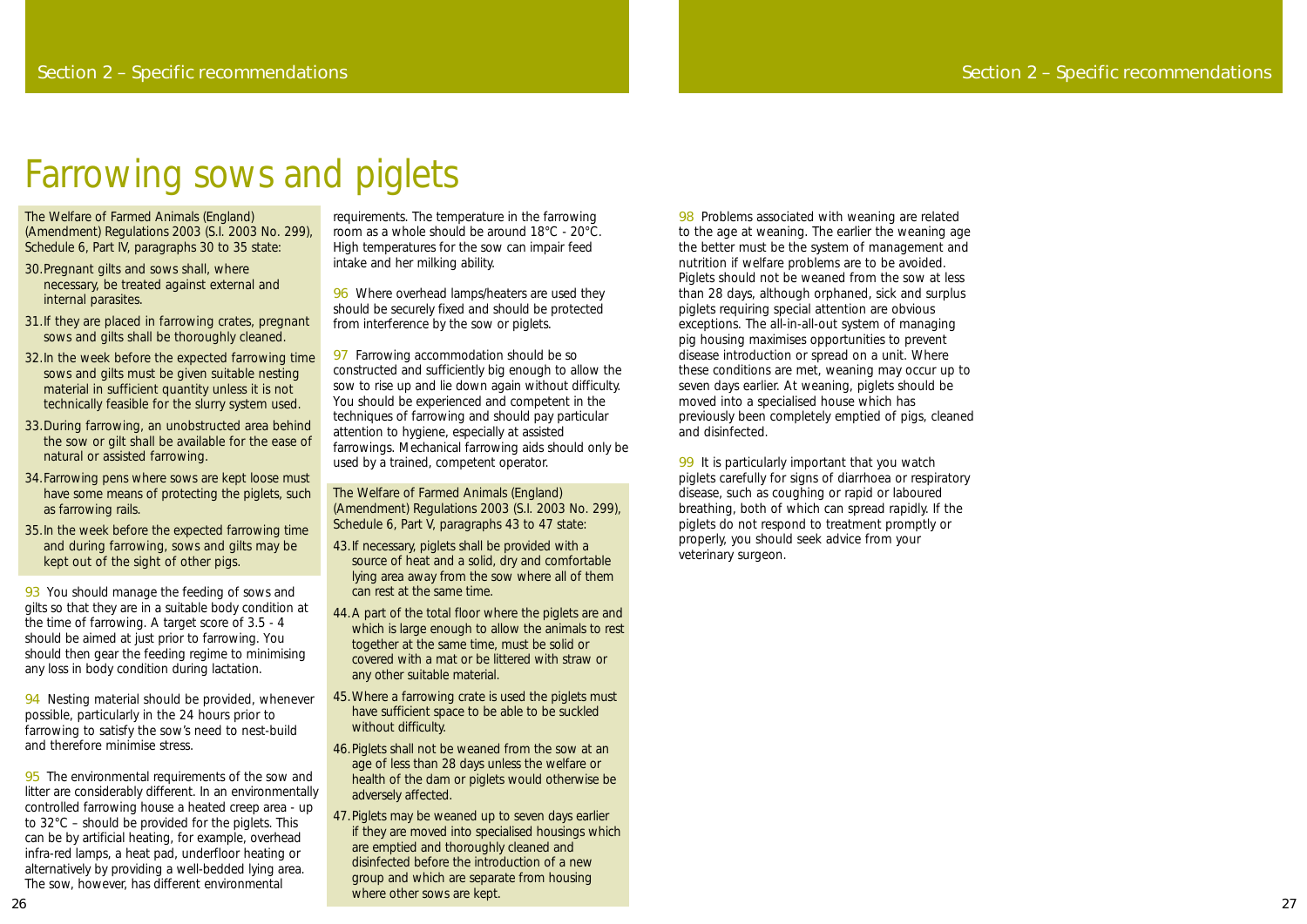The Welfare of Farmed Animals (England) (Amendment) Regulations 2003 (S.I. 2003 No. 299), Schedule 6, Part IV, paragraphs 36 to 42 state:

- 36.Sows and gilts shall be kept in groups except during the period between seven days before the predicted day of farrowing and the day on which the weaning of piglets (including any piglets fostered) is complete.
- 37.The pen where the group is kept must have sides greater than 2.8 m in length, except where there are less than 6 individuals in the group, when the sides of the pen must be no less than 2.4 m in length.
- 38.The total unobstructed floor area available to each gilt after service and to each sow when gilts and/or sows are kept in groups must be at least 1.64  $m<sup>2</sup>$  and 2.25  $m<sup>2</sup>$  respectively. When these animals are kept in groups of less than 6 individuals the unobstructed floor area must be increased by 10%. When these animals are kept in groups of 40 or more individuals the unobstructed floor area may be decreased by 10%.
- 39.For gilts after service and pregnant sows a part of the area required in paragraph 38 equal to at least  $0.95$  m<sup>2</sup> per gilt and  $1.3$  m<sup>2</sup> per sow must be of continuous solid floor of which a maximum of 15% is reserved for drainage openings.
- 40.Sows and gilts kept on holdings of fewer than 10 sows may be kept individually provided that their accommodation complies with the requirements of paragraphs 6 and 7 of Part II of this Schedule *[see the box above paragraph 47]*.
- 41.In addition to the requirements of paragraph 14 of Part II of this Schedule *[see the box above paragraph 67]*, sows and gilts must be fed using a system which ensures that each individual can obtain sufficient food even when competitors for the food are present.
- 42.All dry pregnant sows and gilts must be given a sufficient quantity of bulky or high fibre food as well as high energy food to satisfy their hunger and need to chew.

102 Innate aggressiveness can present a severe problem where sows and gilts are kept in groups. Much depends on the temperament of individual animals. Adequate space is particularly important at the time of mixing sows so that animals can escape from aggressors. First parity sows and sows that have lost body condition should be managed as separate groups. Stock-keepers should ensure that persistent bullying, which could lead to severe injury or deprivation of food, does not take place. You should remove any animal suffering persistent bullying to different accommodation.

(c)  $0.30$  m<sup>2</sup> for each pig where the average weight of the pigs in the group is more than 20 kg but less than or equal to 30 kg;

(d)  $0.40$  m<sup>2</sup> for each pig where the average weight of the pigs in the group is more than 30 kg but less than or equal to 50 kg;

(e)  $0.55$  m<sup>2</sup> for each pig where the average weight of the pigs in the group is more than 50 kg but less than or equal to 85 kg;

(f)  $0.65$  m<sup>2</sup> for each pig where the average weight of the pigs in the group is more than 85 kg but less than or equal to 110 kg;

(g)  $1.00 \text{ m}^2$  for each pig where the average weight of the pigs in the group is more than 110 kg.

100 The figures in the box above are minimum requirements, the type of housing and its management may mean that greater space allowances are necessary. The total floor space should be adequate for sleeping, feeding and exercising. The lying area, excluding the dunging and exercise areas, should be of sufficient size to allow all the pigs to lie down on their sides at the same time.

103 Feeding facilities in which animals can be fed individually and thereafter released are recommended. However, if you feed sows using a system that does not include some form of protection during feeding, such as floor feeding, then you must distribute the feed widely and in such a way to ensure that all members of the group can obtain their allocation.

104 Breeding sows and gilts should be fed simultaneously wherever possible to avoid undue excitement. Some feeding systems have been designed to feed animals sequentially without interference from pen-mates. You need to pay special attention to the proper functioning of such equipment and also make sure that all members of the group can obtain their allocation.

101 Your herd health and welfare plan should include a strategy for managing mixing and establishing groups of pigs. Plenty of space, sufficient environmental enrichment and using shower sprays/sprinklers can all help to minimise aggression at mixing. Wherever possible, pigs for fattening should be in same sex groups to avoid unnecessary sexual activity as gilts come into oestrus.

> 105 The provision of bedding in loose housing systems for sows and gilts is strongly recommended.

# Dry sows and gilts

The Welfare of Farmed Animals (England) (Amendment) Regulations 2003 (S.I. 2003 No. 299), Schedule 6, Part VI, paragraph 52 states:

The unobstructed floor area available to each weaner or rearing pig reared in a group shall be at least -

(a)  $0.15$  m<sup>2</sup> for each pig where the average weight of the pigs in the group is 10 kg or less;

(b)  $0.20$  m<sup>2</sup> for each pig where the average weight of the pigs in the group is more than 10 kg but less than or equal to 20 kg;

The Welfare of Farmed Animals (England) (Amendment) Regulations 2003 (S.I. 2003 No. 299), Schedule 6, Part VI, paragraphs 48 to 51 state:

- 48.Pigs shall be placed in groups as soon as possible after weaning. They shall be kept in stable groups with as little mixing as possible.
- 49.If pigs unfamiliar with one another have to be mixed, this should be done at as young an age as possible, preferably before or up to one week after weaning. When pigs are mixed they shall be provided with adequate opportunities to escape and hide from other pigs.
- 50.The use of tranquillising medication in order to facilitate mixing shall be limited to exceptional conditions and only after consultation with a veterinary surgeon.
- 51.When signs of severe fighting appear, the causes shall be immediately investigated and appropriate measures shall be taken.

# Weaners and rearing pigs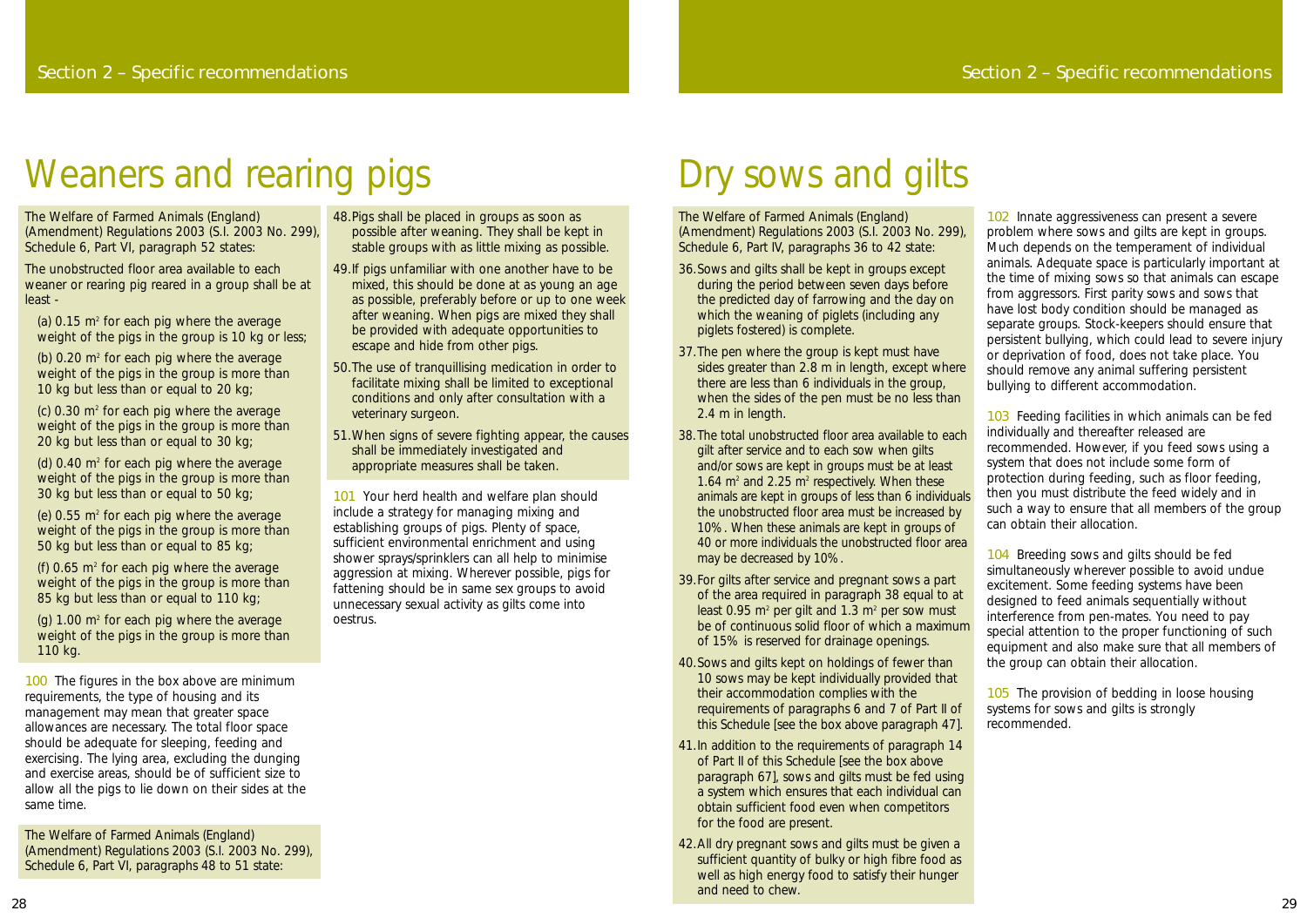#### General

The Welfare of Farmed Animals (England) Regulations 2000 (S.I. 2000 No. 1870), Schedule 1, paragraph 17 states that:

Animals not kept in buildings shall, where necessary and possible, be given protection from adverse weather conditions, predators and risks to their health and shall, at all times, have access to a welldrained lying area.

109 Sites for outdoor pig enterprises must be chosen carefully. Land prone to flooding, poorly drained sites, stony (especially flinty) soils and sites with heavy soils (especially in areas with high rainfall), are generally unsuitable for outdoor systems. Free-draining soils, in low rainfall areas, with low frost incidence are most suitable.

110 Field stocking densities must reflect the suitability of the site and the system of management. A guideline of 25 sows per hectare overall is reasonable for suitable sites. You may need to reduce stocking densities on less ideal sites or in extreme circumstances during periods of adverse weather. More information can be found in Defra's booklet, "Site suitability for outdoor pig farming" (see the Appendix).

111 Stock selected for outdoor production must be suitable for outdoor conditions. Most breeding companies provide lines that have been developed for outdoor use.

112 Your herd health and welfare plan should include a strategy for dealing with emergency situations such as, water provision in freezing conditions and feed provision to the site and to the paddocks in snow or severe wet weather.

113 If you take proper precautions when you move within the farm or you move animals and equipment, you can greatly reduce the chance of spreading disease (see paragraphs 23 - 28). Incoming replacement stock will also need to be acclimatised to outdoor conditions. It is especially important to provide warm comfortable accommodation for these animals.

114 To prevent the build-up and transfer of disease organisms, you should re-site arcs between batches of pigs and the straw bedding etc. should be removed. More information on biosecurity can be found in the Defra publication 'Better biosecurity provides peace of mind, healthy stock and a more viable business' (see the Appendix).

115 All arcs and huts used should be liberally provided with bedding and have a warm, draughtfree lying area. This is especially important for the sow and litter at farrowing, during the suckling period and for newly weaned pigs.

116 You should properly maintain arcs and huts, especially to ensure that damage through handling or by the pigs does not produce sharp edges that may injure the animals.

117 Adequate shelter must be provided to protect the animals from extreme weather conditions. Arcs should be well fixed to the ground, particularly in cold windy conditions and should be sited so that the doorways can be adjusted to allow for changing weather circumstances. Wet conditions create greater welfare problems than the cold, as moisture is easily carried into the arcs on feet and bodies, causing chilling in piglets, and provides the ideal environment for micro-organisms to flourish.

106 Walls between pens should be high enough to prevent boars climbing and/or jumping into adjacent pens. Pens should be sited so that boars can see other pigs. You should not enter boar pens without a pig board and you should be able to escape easily from the pen if the boar becomes aggressive.

107 Boars are generally individually housed and need either plenty of bedding material or a closely controlled environmental temperature. Extremes of temperature can lead to temporary infertility and may affect a boar's willingness or ability to work satisfactorily.

### Accommodation

108 As a guide, individual accommodation for an adult boar should have a floor area of not less than  $7.5$  m<sup>2</sup> if used for living purposes only. Bedding should be provided in the lying area. In a pen intended for mating purposes, the whole floor area should be kept dry or sufficient bedding provided to give adequate grip during service. The use of small quantities of coarse sand on floors will reduce the risk of slipping.

# Pigs kept in outdoor husbandry systems

### **Biosecurity**

The Welfare of Farmed Animals (England) (Amendment) Regulations 2003 (S.I. 2003 No. 299), Schedule 6, Part III, paragraphs 27 to 29 state that:

- 27.Boar pens shall be sited and constructed so as to allow the boar to turn round and to hear, see and smell other pigs, and shall contain clean resting areas.
- 28.The lying area shall be dry and comfortable.

29.(1) The minimum unobstructed floor area for an adult boar shall be 6  $m<sup>2</sup>$  save as set out in paragraph 29 (2) herein. (2) When boar pens are also used for natural service the floor area must be at least 10  $m<sup>2</sup>$ and must be free of any obstacles.

The Welfare of Farmed Animals (England) (Amendment) Regulations 2003 (S.I. 2003 No. 299), Schedule 6, Part II paragraph 24 states that:

Boars' tusks may be reduced in length where necessary to prevent injuries to other animals or for safety reasons.

## **Boars**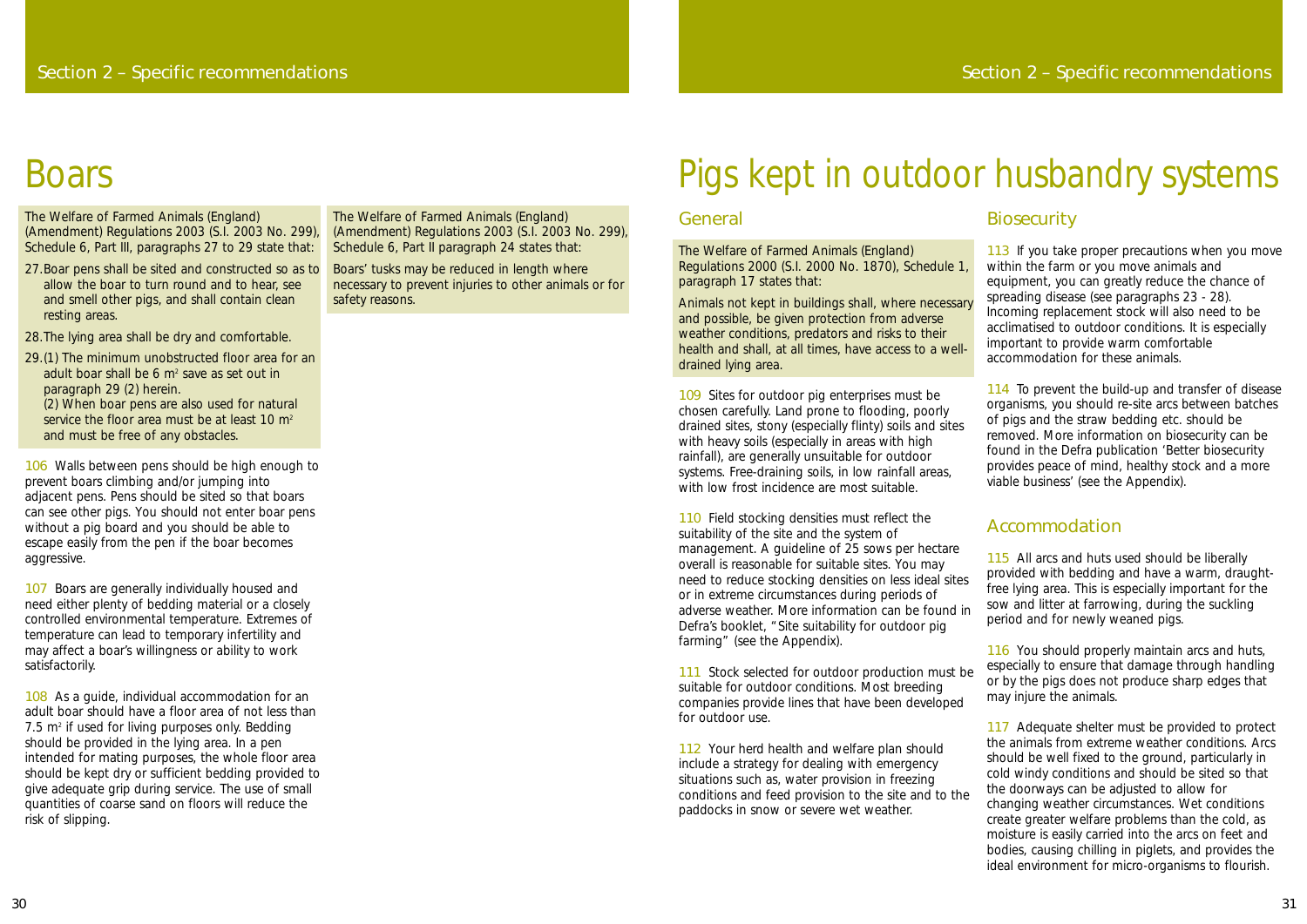127 Nose ringing is a mutilation and should be avoided wherever possible. It is usually carried out to deter excavation of the paddocks and damage to the cover vegetation through excessive rooting. Nose ringing can reduce the risk of environmental pollution, where there is a risk of soil erosion and leaching of nutrients from faeces. Where it is necessary to nose ring pigs, it should only be carried out by a suitably trained and competent operator. All equipment should be cleaned and disinfected between pigs.

118 Adequate shelter must also be provided to protect the animals from the sun in summer. Wallows should be provided for breeding stock to allow them to cool themselves and to produce mud that can help prevent sunburn. More information can be found in Defra's booklet, "Heat stress in pigs" (see the Appendix).

119 Food should be distributed widely and evenly to minimise aggression between animals, unless an alternative method is used to ensure even consumption.

### Section 2 – Specific recommendations

120 You should carefully monitor the body condition of pigs during extremes of weather and adjust feed provision if necessary.

121 Arrangements should be in place to ensure the supply of water to stock in all weathers. Particular attention is needed at times of freezing conditions.

#### Feed and water

122 Electric fencing should be designed, constructed, used and maintained properly, so that when the animals touch them they only feel slight discomfort. All power units for electric fences must be properly earthed to prevent short circuits or electricity being conducted anywhere it should not, for example, gates and water troughs.

123 New breeding animals are unlikely to have been trained to electric fencing. You should have a training paddock with secure fencing, such as pig netting, outside the electric fencing to help the animals see the fencing and to ensure that they cannot escape from the unit.

124 Every effort should be made to protect pigs, particularly young piglets, from predation. Steps such as a predator control programme and possibly fox fencing should be considered.

The Welfare of Farmed Animals (England) (Amendment) Regulations 2003 (S.I. 2003 No. 299), Schedule 6, Part II, paragraph 15 requires:

125 In hot conditions, lactating sows may be prompted to leave the arc to seek more comfortable conditions outside, effectively abandoning her litter. Farrowing arcs should be insulated and have provision for some degree of extra ventilation such as manually controlled flaps.

All pigs over two weeks of age must have permanent access to a sufficient quantity of fresh drinking water.

> 126 Farrowing arcs should be sited on level ground to reduce the risk of overlying. Suitable restrainer boards should be used to prevent very young piglets from straying during the post-farrowing period.

#### Fences

#### Farrowing sows and piglets

The Welfare of Farmed Animals (England) (Amendment) Regulations 2003 (S.I. 2003 No. 299), Schedule 6, Part IV, paragraph 35 states that:

Farrowing pens where sows are kept loose must have some means of protecting the piglets, such as farrowing rails.

### Nose ringing

The Welfare of Farmed Animals (England) (Amendment) Regulations 2003 (S.I. 2003 No. 299), Schedule 6, Part II, paragraph 25 states that:

Nose rings may not be put in animals kept continuously in indoor husbandry systems.